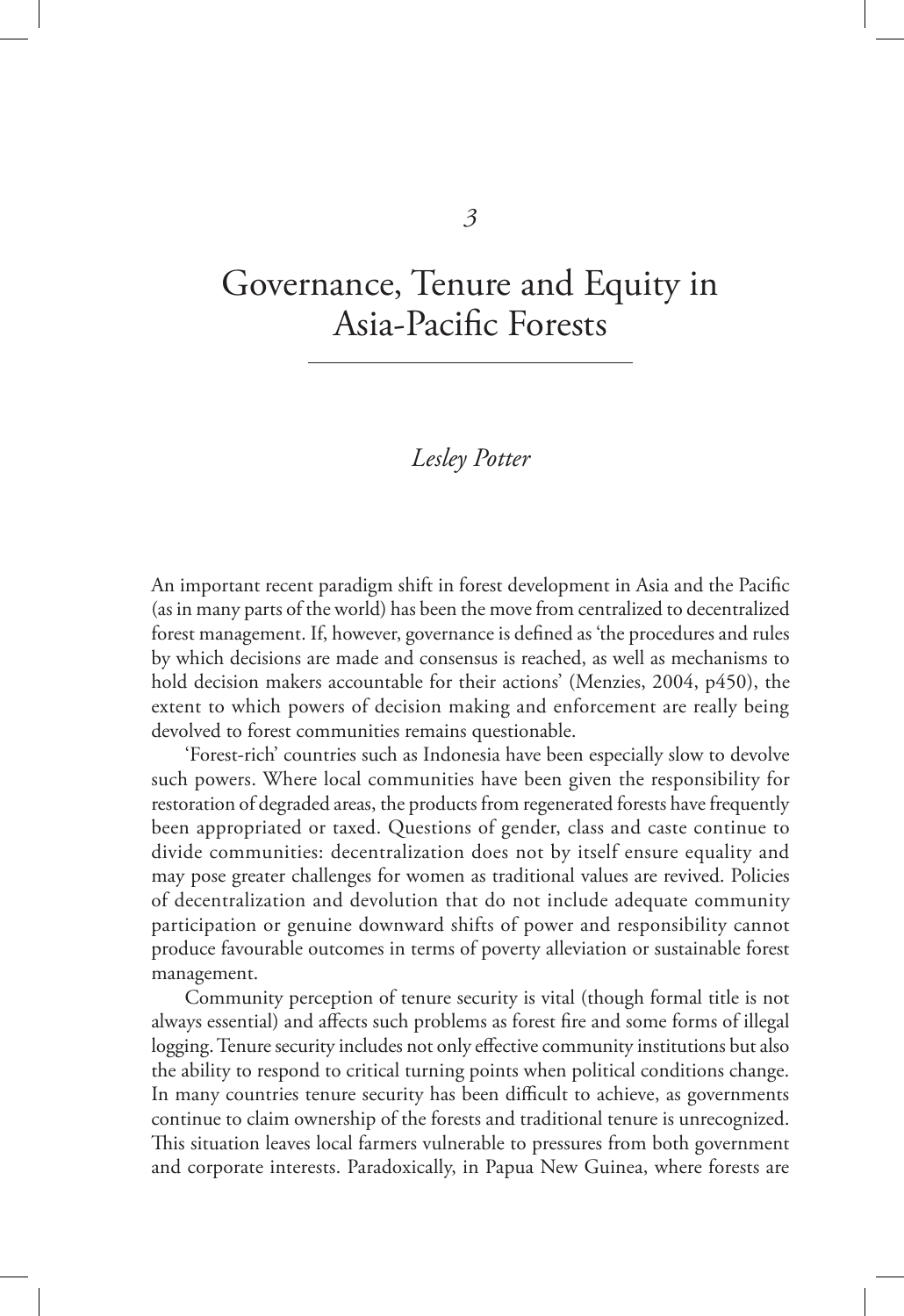owned by local people, the government has implemented a forest policy based on export logging without adequate consultation or empowerment (Bun et al, 2004; Turia, 2005; Box 3.1).

This overview examines these issues, beginning with the state of the forests as measured by the FAO (2005a), followed by a general discussion of decentralization and devolution. The major findings are identified from two earlier conferences (Davao in 1998 and Interlaken in 2004) together with conclusions from other relevant sources. Such findings formed the background to the 2006 meeting in Yogyakarta.

# BOX 3.1 GOVERNANCE AND COMMUNITY-BASED FORESTRY IN PAPUA NEW GUINEA

#### *Lesley Potter and Yati A. Bun*

A stated objective of the Papua New Guinea Forestry Act of 1991 was to maximize local participation in the development of forest resources as a renewable asset. However, since the beginning of export logging in 1979, commercial extraction has been almost entirely controlled by foreign companies.

#### Forest governance and decentralization

Each of the 19 provinces has a forest management committee which develops forestry plans. These are passed to the National Forestry Board and eventually the Minister of Forests for endorsement. After offering a timber area for sale, the Board is supposed to consult the customary owners and the provincial government. Landowners form a company, obtain a timber permit and then sign a 'logging and marketing agreement' with a foreign logging firm. This approach has failed: in October 2006, there was no successful landowner company operating at any logging concession in the country.

#### Community forestry in Madang

The Madang Forest Resource Owners Association (MFROA) represents an effort to make community forestry successful and sustainable. Those wanting to develop their own forest resources seek help from the Foundation for People and Community Development Inc, a local NGO, to get them started. The NGO provides training in forest and business management, portable sawmill technology and maintenance. MFROA members will soon be able to market fully certified eco-timber. This is a significant milestone as no large-scale commercial forestry operations in Papua New Guinea have earned such independent certification.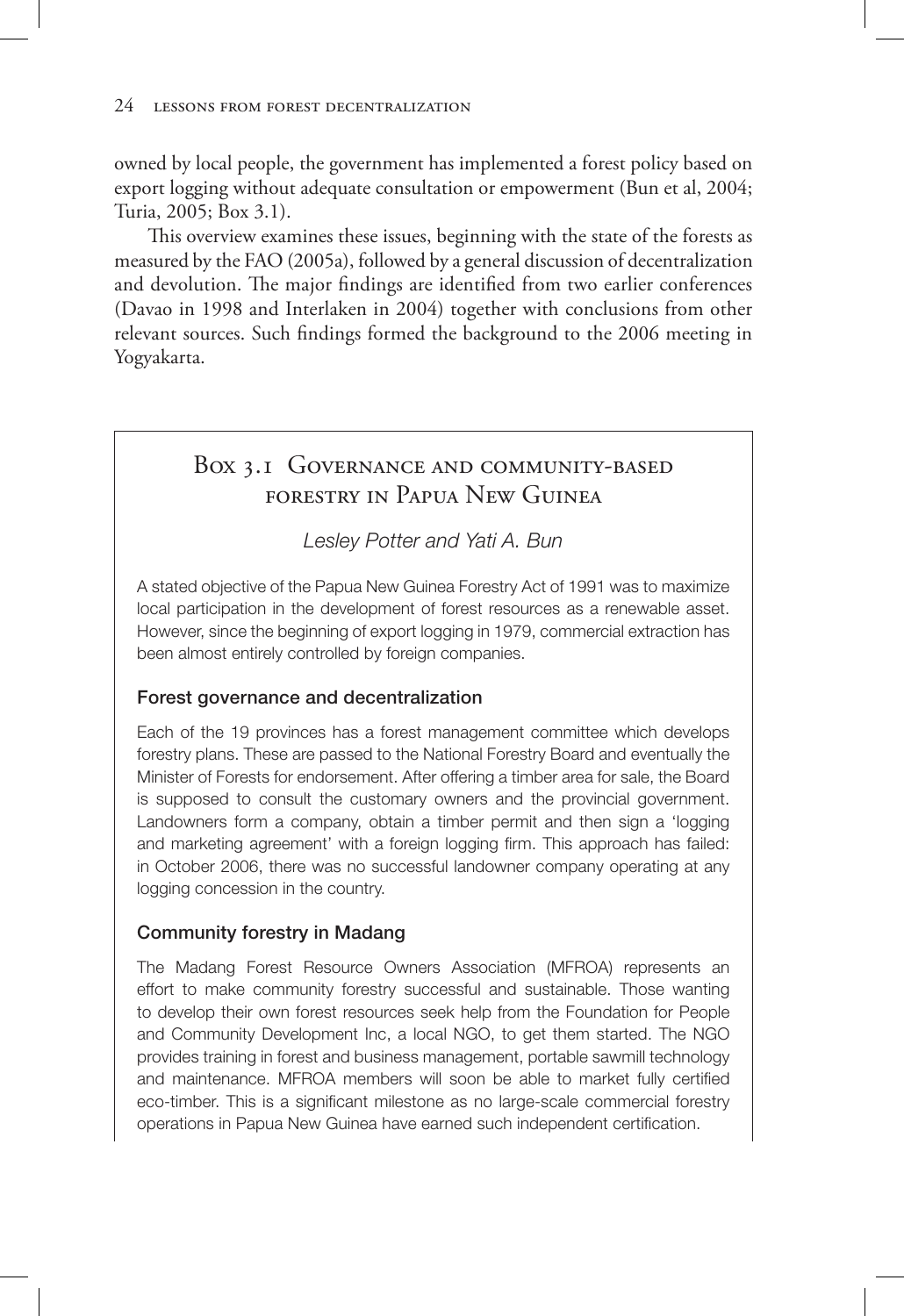The experience of Madang exemplifies the kinds of problems and opportunities that exist in connection with community forestry. In the 1970s Madang was the first province to experience large-scale clear-felling. The unfavourable environmental and social impacts persuaded many landowners to place higher value on their forests and seek to manage them themselves. However, the use of their assets is seriously restricted by government regulations and lack of proper assistance. Obtaining the necessary permit for cutting timber involves 34 steps, and compliance with this regulation is onerous. Most villagers are illiterate and fall easy victims to unscrupulous negotiators. Local landowners face four particularly difficult problems:

- 1 Not knowing their rights: Landowners are not given enough information to understand their rights. They have a right not to sign over their forest resources: it should be made clear that they have a choice.
- 2 Not knowing how to begin: Some do not know that they need a licence to cut timber for commercial purposes, even when they own the forest land.
- 3 Lacking capital and technical support: Many landowners wish to develop and manage their forest resources but lack capital and need regular extension services. Community forestry is new and not well understood by government. It does not generate as much government revenue as industrial logging.
- 4 Making a commitment to hard work: Managing one's own forest resources is not easy. Getting agreement from all members of a clan is a major challenge, with members often needing to pool resources. Many questions arise regarding operations, marketing and income distribution.

#### Changes needed on the part of government to assist community forestry

- Current forestry laws primarily support round log exports and large scale logging activities, and are too cumbersome for community forestry.
- The provincial forest management committees do not function well. They are critical to bring decision making in forestry closer to the grassroots.
- The development of forestry resources is a major investment in bringing government services to rural dwellers. Special programmes and adequate funding are needed for communities to take up forest management.
- The potential for harvesting and marketing non-timber forest products, which could improve local economies, is inadequately understood.

#### Conclusion

In Papua New Guinea, land and forest are customarily owned. The rightful landowners need to be given the opportunity to manage their forest resources themselves with the encouragement and support of the national government. The rights of customary landowners should not be removed.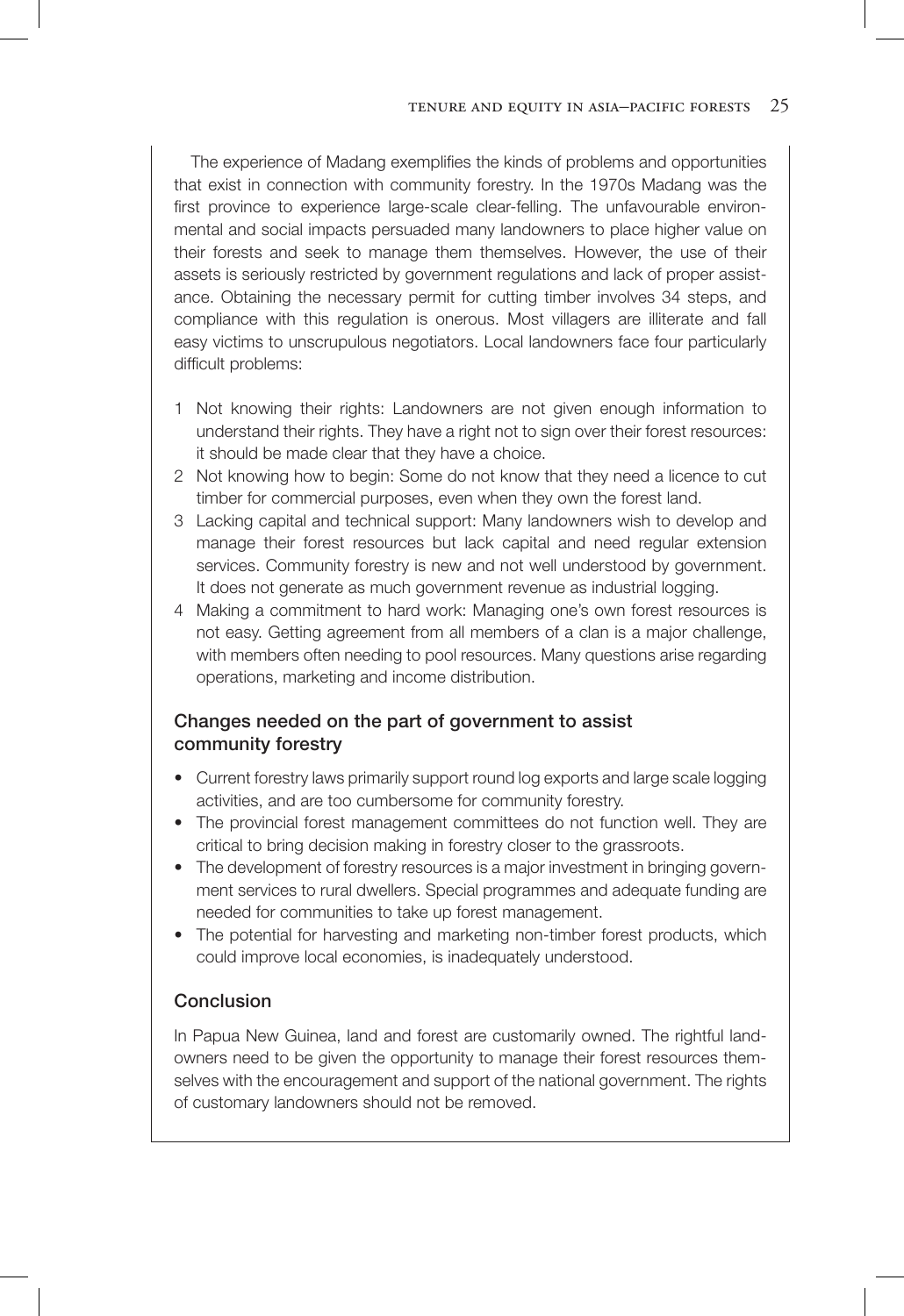### **THE STATE OF FORESTS IN THE ASIA-PACIFIC REGION**

The countries of the Asia-Pacific region<sup>1</sup> cover almost 22 per cent of the world's land area and account for 19 per cent of its forests. They are also home to more than 55 per cent of the world's population, though both forests and people are unevenly distributed (FAO, 2005a). The current state of the region's forests provides the backdrop to the analysis that follows.

The most recent global definition of forests identifies 'trees higher than 5 metres and a canopy cover of more than 10 per cent, or trees able to reach these thresholds in situ' (FAO, 2005a, p69). Regenerating forests are included, as (more controversially) are forest plantations, which are now assuming considerable importance. 'Primary' forests consist of native species 'with no clearly visible indications of human activities' (FAO, 2005a, p171). Local experts might dispute the figures, and others would question the continuing existence of primary forests. The value of the FAO numbers, however, is their broad comparability for the identification of general trends.

Several countries in Southeast Asia, especially Indonesia, Vietnam and Cambodia, together with Papua New Guinea in Oceania, experienced a high annual loss of their 'primary' forests between 2000 and 2005 (Table 3.1). In Northeast Asia, on the other hand, Japan actually increased its primary forests and retained a high proportion of its land under forest cover, though 41 per cent of that consisted of plantations. While Indonesia's primary forests declined by 1.4m ha/yr, the area of plantations in China rose by virtually the same amount, 1.5m ha/yr. Vietnam, India, South Korea, Indonesia and Myanmar were involved to varying degrees in new plantation development; similar planting occurred earlier in Thailand and the Philippines (FAO, 2005a, Annex 3). The larger countries of Oceania, such as Australia and New Zealand, also have important areas of plantations. Regeneration of natural forest has become a major concern in the rather forest-poor countries of South Asia (including India and Nepal) and in China and Vietnam. Much of this regeneration is now in local hands.

Within the region one of the most important drivers of forest change has been the rapid emergence of China as a huge market for timber and wood products from Southeast Asia and Oceania (as well as Russia), replacing Japan, which had previously dominated the regional timber trade. Northern Myanmar, Indonesia (especially Papua) and Papua New Guinea have been major sources, with a high proportion of the timber being obtained illegally (Bun et al, 2004; EIA/Telapak, 2005; Global Witness, 2003, 2005; White et al, 2006). This new trade is partly responsible for some of the rapid recent declines in natural forests.2

## **ASIA-PACIFIC EXPERIENCE**

Devolution of aspects of forest management from government forest departments to local communities has become a widespread phenomenon in Asia and the Pacific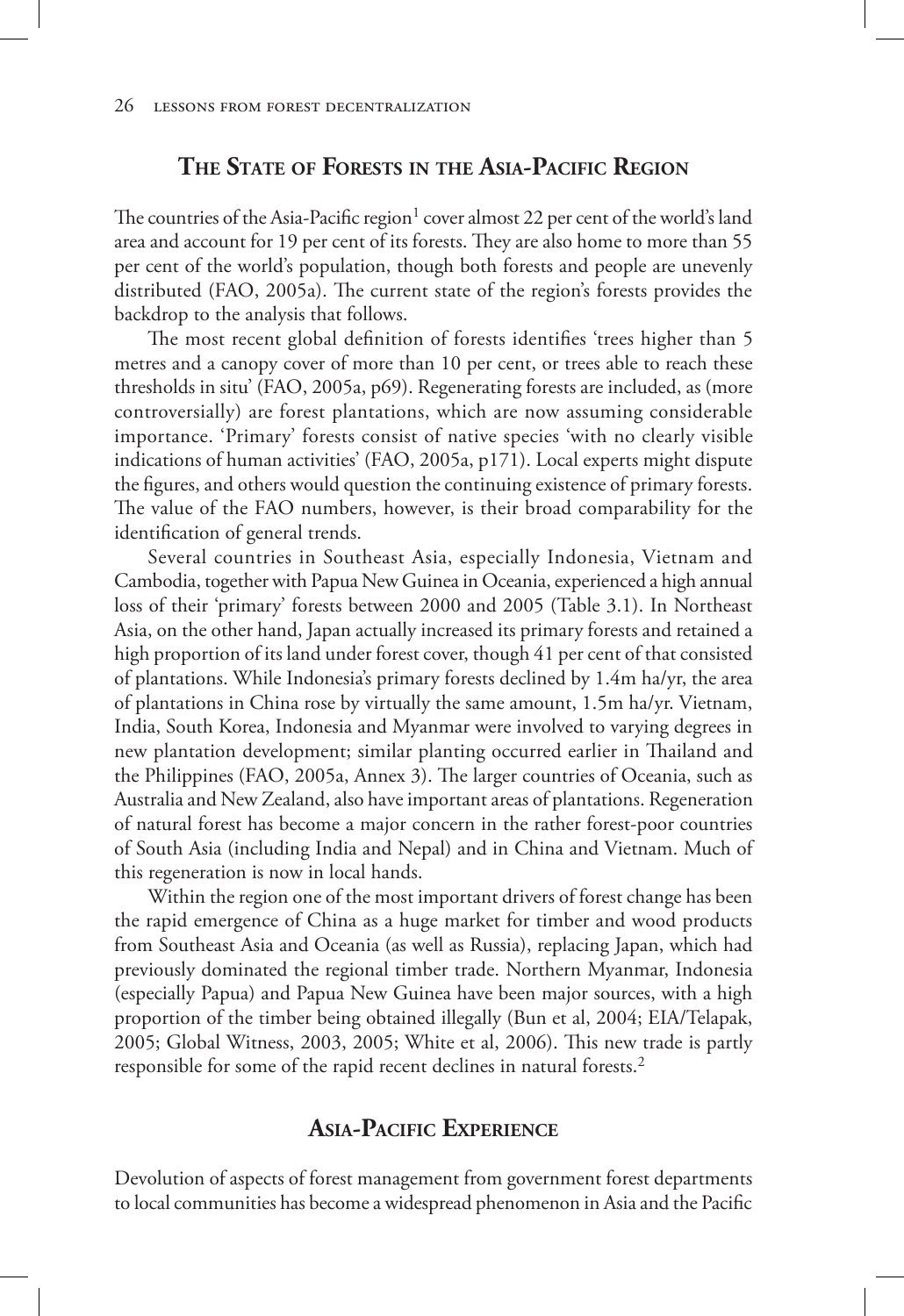|                                    | Forest area<br>(OOOha) | Per cent of total<br>land area | and woodlands<br>change, forest<br>Percentage<br>2000-2005            | as percentage of<br>Primary forest<br>forest area | 2000-2005<br>Change<br>(ha/yr) | percentage of<br>Plantations as<br>forest area | 2000-2005<br>Change<br>(ha/yr) |
|------------------------------------|------------------------|--------------------------------|-----------------------------------------------------------------------|---------------------------------------------------|--------------------------------|------------------------------------------------|--------------------------------|
| Northeast Asia                     |                        |                                |                                                                       |                                                   |                                |                                                |                                |
| China                              | 97,290                 | 21.2                           | $+2.2$                                                                | 5.9                                               | $+107,400$                     |                                                | $+1,489,000$                   |
| Japan                              | 24,868                 | 68.2*                          | SU                                                                    | 18.5                                              |                                | $15.9$<br>41.5                                 | $-2000$                        |
| Rep. Korea                         | 6265                   | 63.5*                          | $-7.7$                                                                | SU                                                | <b>CO</b>                      | 21.8                                           | $+35,200$                      |
| Southeast Asia                     |                        |                                |                                                                       |                                                   |                                |                                                |                                |
| Cambodia<br>Indonesia              | 10,447                 | 59.2*                          | $-2.0$                                                                | $\overline{3}$ .                                  | $-26,800$                      | 0.6                                            | $-2600$                        |
|                                    | 88,495                 | 48.8*                          |                                                                       |                                                   | $-1,447,800$                   |                                                | $+79,400$                      |
| Lao PDR<br>Malaysia<br>Myanmar     | 16,142                 | 69.9*                          |                                                                       | 0<br>0<br>0<br>0<br>1<br>0<br>1                   | SU                             | $3040$<br>$-70$<br>$-70$                       | $+25,000$                      |
|                                    | 20,890                 | 63.6*                          |                                                                       |                                                   | O                              |                                                | $-17,200$                      |
|                                    | 32,222                 | 49.0*                          |                                                                       | SJ                                                | <b>CS</b>                      | 2.6                                            | $+30,600$                      |
|                                    | 7162                   | 24.0                           |                                                                       | 11.6                                              |                                | $\overline{8.7}$                               | $-46,400$                      |
|                                    | 14,520                 | 28.4                           |                                                                       | 44.4                                              |                                | 21.3                                           | +4400                          |
| Philippines<br>Thailand<br>Vietnam | 12,931                 | 39.7                           |                                                                       | 0.7                                               | $-20,400$                      | 20.8                                           | $+129,000$                     |
| South Asia                         |                        |                                |                                                                       |                                                   |                                |                                                |                                |
| Bangladesh                         | 871                    | 6.7                            | c:0-                                                                  | ns                                                | SU                             | 32.0                                           | $+600$                         |
| India<br>Nepal<br>Pakistan         | 67,701                 | 22.8                           | SU                                                                    | SU                                                | $\frac{18}{1000}$<br>$-7000$   | 4.8                                            | +84,200                        |
|                                    | 3636                   | 25.4                           |                                                                       | 9.6                                               |                                | $\frac{5}{1}$                                  | $+200$                         |
|                                    | 1902                   | 2.5                            | $\frac{1}{4}$ $\frac{1}{4}$ $\frac{1}{1}$ $\frac{1}{1}$ $\frac{1}{1}$ | <b>CS</b>                                         |                                | $16.7$<br>10.1                                 | +4400                          |
| Sri Lanka                          | 1933                   | 29.9                           |                                                                       | 8.6                                               |                                |                                                | $-5141$                        |
| Oceania, Pacific                   |                        |                                |                                                                       |                                                   |                                |                                                |                                |
| Australia<br>Fiji                  | 63,678                 |                                | $-7.7$                                                                | 3.2                                               |                                |                                                | $+56,200$                      |
|                                    | 1000                   |                                | SU                                                                    | 89.4                                              | $\circ \circ \circ$            |                                                |                                |
| New Zealand                        | 8309                   | 5<br>1410<br>2019              | $-9.5$                                                                | 42.2                                              |                                | $\frac{1}{1}$ 0.7<br>22.3                      | $+16,600$                      |
| Papua New Guinea                   | 29,437                 |                                |                                                                       | 85.6                                              | $-250,000$                     | C.C                                            | $+1980$                        |
| Solomon Islands                    | 2172                   | 77.6*                          | $-1.7$                                                                | SU                                                | SU                             | ms                                             | SU                             |
| Matac: * = 'Earat righ' aou inter: | <b>CALL +CALL</b>      |                                |                                                                       |                                                   |                                |                                                |                                |

Table 3.1 Forests of Asia-Pacific nations, 2005 **Table 3.1** *Forests of Asia–Pacific nations, 2005*

> Motes: \* = 'Forest-rich' country; ns = not stated.<br>Source: FAO (2005a), Annex 3: Global Tables. *Notes:* \* = 'Forest-rich' country; ns = not stated. *Source:* FAO (2005a), Annex 3: Global Tables.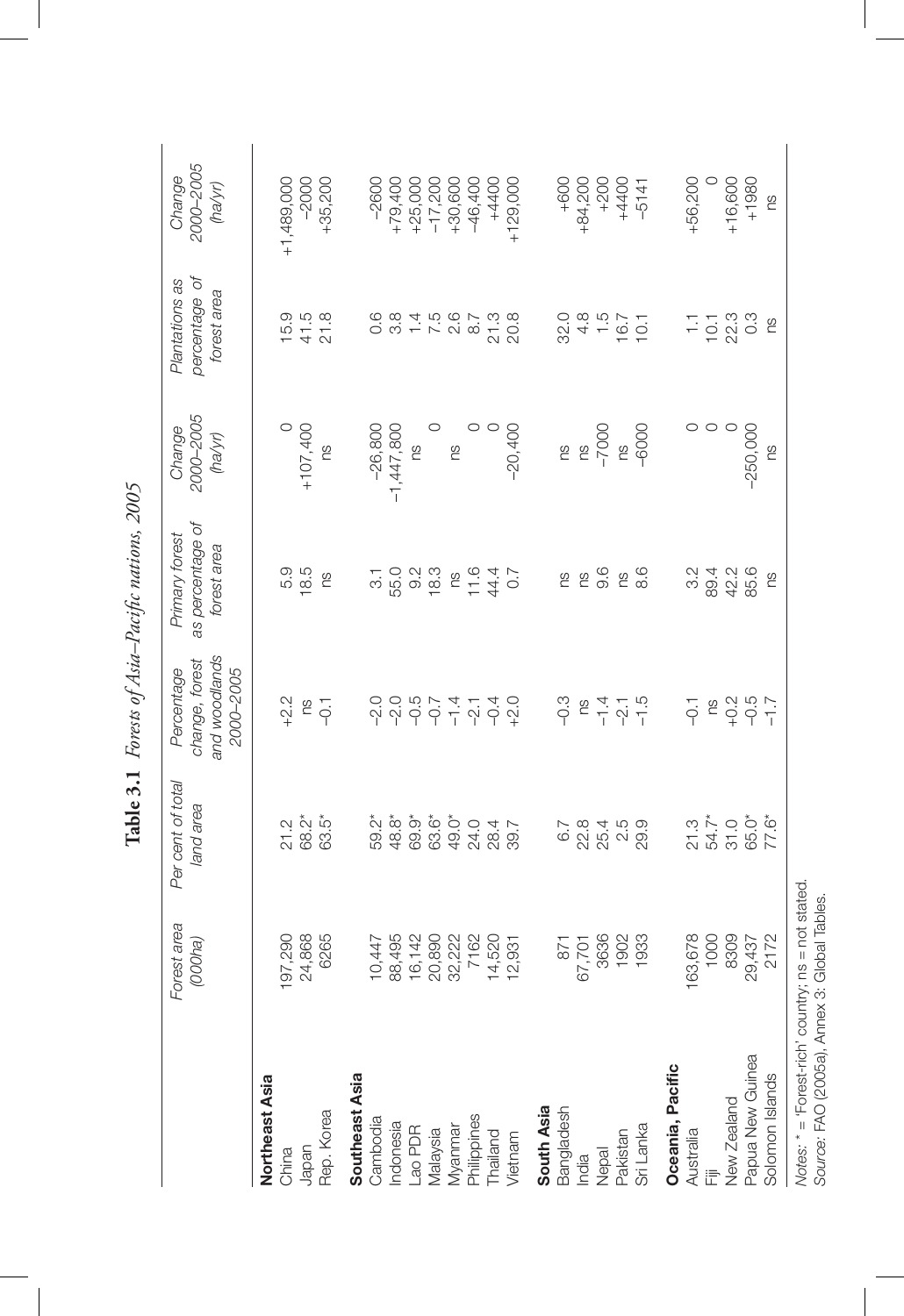in the past 30 years, part of an inexorable global trend (White and Martin, 2002a). The tentative beginnings of 'social forestry' projects were noted in the Philippines, Thailand, Java and India in the 1970s, at the same time as village associations in Nepal's Middle Hills were given some responsibility for degraded forest. The nature and scope of these approaches differed, but the delegation of authority to communities was very limited<sup>3</sup> (Gibbs et al, 1990; Pragtong and Thomas, 1990; Stoney and Bratamihardja, 1990; Poffenberger, 1990, 2000; Gilmour, 2003). The past 15 years has seen the most marked changes, with many more governments involved. The communist states of China, Vietnam and Laos have allocated land directly to households, mainly for purposes of reforestation. India has embarked on a large programme of joint forest management that now covers about 25 per cent of all forests. It is a collaborative effort between communities and individual states, especially four states with considerable tribal populations (Milne, 2005). The Philippines offers upland forest leases to settler migrants and certificates of ancestral domain to indigenous minorities. The growth of forest user communities to manage regenerated forests in Nepal has become famous, covering 28 per cent of the potential community forest area, though the approach works better in the Middle Hills than in the forest-rich Terai (Gautam et al, 2004; Adhikari et al, 2006).

Why has this process taken place? Quickening rates of tropical deforestation during the 1980s led many experts at multilateral agencies to reconsider the wisdom of industrial forestry and the capacity of state agencies to sustain natural forests.4 Many national forest departments were also accused of corruption, supporting illegal logging and abusing the forests for political gain (White and Martin, 2002a). The World Bank began promoting community forestry as a new model of development assistance, though issues of tenure were rarely addressed and projects mainly emphasized capital and technical aid (Poffenberger, 2000). Government agencies themselves became more receptive to some form of devolution, since policies excluding people from forests were clearly failing and conflicts were increasing, creating a 'sense of crisis' (Menzies, 2002, p6). Larson (2005) and Dupar and Badenoch (2002) attribute the change to common goals of cost reduction and improved efficiency among state forest agencies, rather than any more sympathetic stance toward indigenous or local people, as suggested by White and Martin (2002a).

There has been considerable scepticism about the extent to which powers of decision making and enforcement are really being devolved to communities, in addition to the more onerous responsibilities of restoration, protection and monitoring. Edmunds and Wollenberg (2004, p158) conclude that devolution policies represent '*a shift in the manner in which central governments control forest management, rather than a genuine shift in authority to the poorest forest users*'.<sup>5</sup> Community-based forest management in the Philippines, often presented as one of the more successful Asian examples, has been lambasted as 'a misnamed continuation of central control ... [that] has enabled self-interested bureaucracies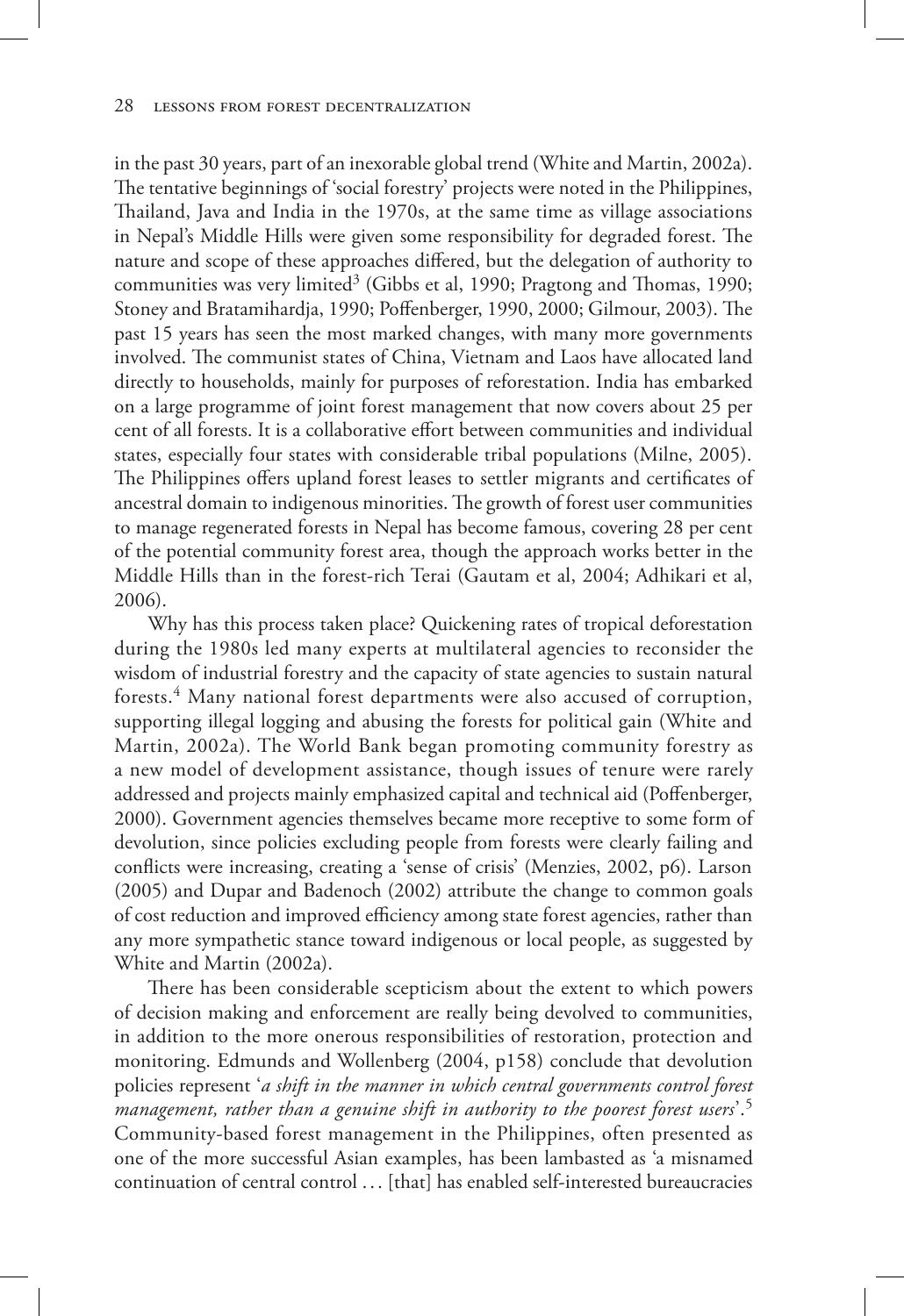to inhibit the sharing and transfer of power' (Gollin and Kho, 2002, quoted in Menzies, 2002, p14; Menzies, 2004). Guiang et al (Chapter 11 of this volume) note a growing 'disconnect' between policy and reality, with the resource rights of communities under devolved forest management being regularly suspended or cancelled by the forest agency.

Not participating in the trend towards devolved forest management until recently were the four territories that still retained well-stocked forests: Indonesia (outside Java), East Malaysia (Sabah and Sarawak), Cambodia and Myanmar. Indonesia, with the thoroughgoing decentralization that occurred so swiftly after the demise of the authoritarian Suharto regime in 1998, offers perhaps the most interesting possibilities, despite the slow acceptance of change by the central Forestry Department.

### **Findings from the two conferences on decentralization**

The 1998 Davao meeting, organized by the Bangkok Regional Community Forestry Training Center (RECOFTC), brought together representatives from Southeast and South Asia, and also from China, New Zealand and West Africa.<sup>6</sup> In their overview of themes and issues, Fisher et al (2000, pvi) defined decentralization as 'relocation of *administrative functions* away from a central location' and devolution as 'the relocation of *power* away from a central location'.7 I have adopted these useful definitions in this chapter. Three basic approaches were identified:

- 1 Decentralization without devolution. The Indian Joint Forest Management schemes provided an example. The state forest departments set the objectives; communities had responsibilities and some benefits but little or no authority.
- 2 Decentralization of forest management to local government but not to local communities. The Philippines was suggested as an example, but local governments still lacked power.
- 3 Handing over of a significant amount of control to local communities or individuals. Such an outcome was said to be rare, with Nepal the exception, but even there contradictions existed between the rights of forest user groups and those of local government. As one of the Nepal case studies pointed out, decentralization of government administration had undermined pre-existing community forestry (Upreti and Shrestha, 2000, p139).

In a separate paper, Fisher (2000) provided a further analysis of four concepts: decentralization, devolution, power and participation. In discussing participation, he noted that access to valuable forest resources was rarely provided, with community forestry often applying only to degraded areas. Banerjee explored the prospects of forest reform in which forests were actually returned to the people, who were given both power and management responsibility. However, he was not optimistic that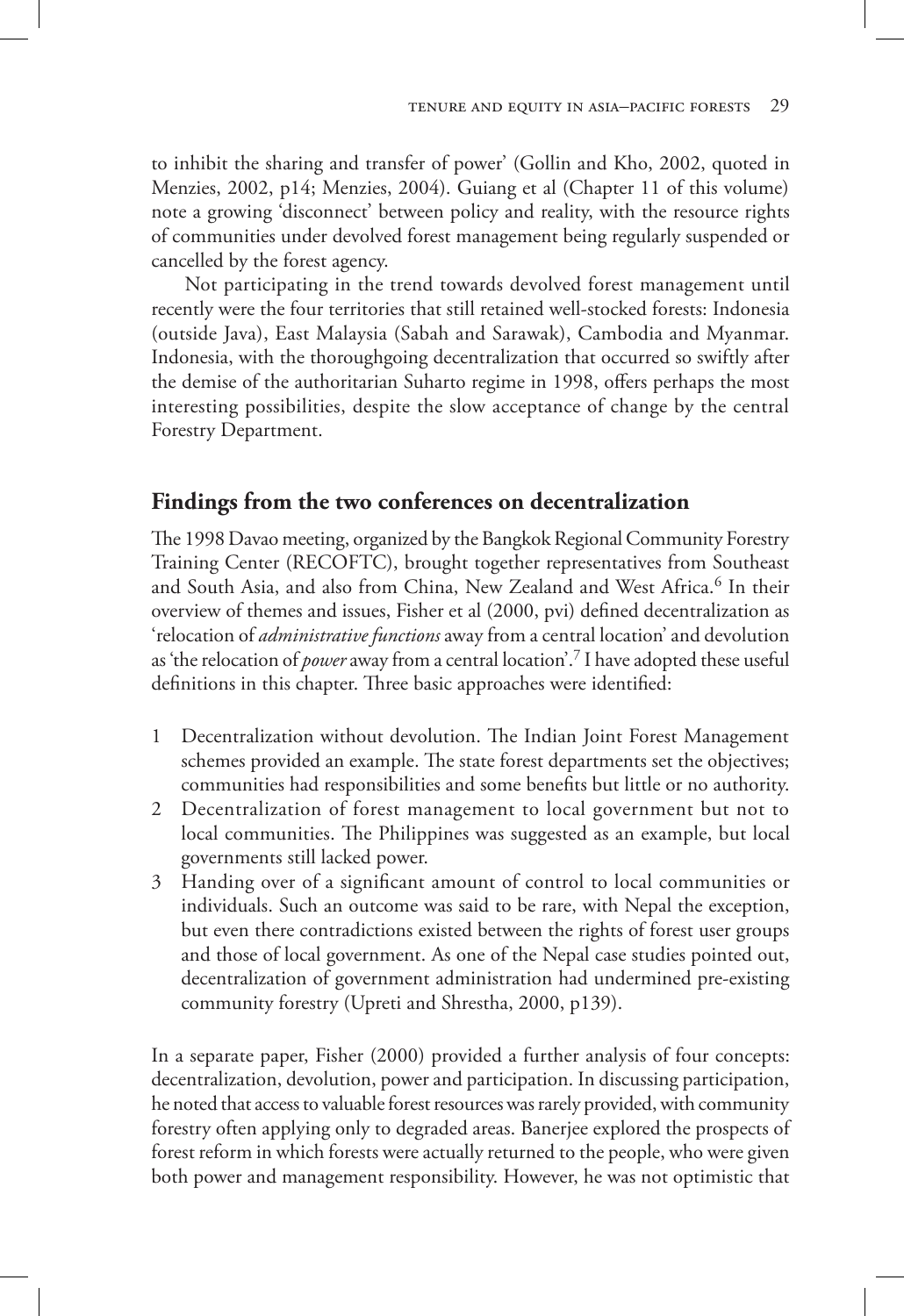such policies would be introduced because 'in spite of the rhetoric . . . participation is dismal' (Banerjee, 2000, p46).

Devolution in New Zealand took a unique turn: the government was selling parts of the forests (though not the land) to both local and foreign investors and distributing the functions of the forestry department to other agencies, such as conservation and agriculture (Clarke, 2000; see also Box 3.2).

# BOX 3.2 FOREST SECTOR RESTRUCTURING IN NEW ZEALAND: THE 'BIG-BANG' APPROACH TO DECENTRALIZATION

#### *Lesley Potter and Colin O'Loughlin*

New Zealand's forests occupy 31 per cent of the country's land area. The indigenous forests, covering mainly hill and mountain lands, are managed primarily for conservation and environmental protection, while introduced plantations of *Pinus radiata*, on 7 per cent of the land, supply 99 per cent of total timber production.

 By the 1960s the state-run New Zealand Forest Service (first established in 1919) had developed into a complex organization controlling all aspects of forest management, including research, silviculture, some sawmilling and all timber sales. In the mid-1980s it employed over 7000 people. Through the 1970s and 1980s there was growing dissatisfaction with the service's organization and performance, both from the green movement, which lobbied for the indigenous forest estate to be managed by a conservation organization, and from the auditor general, who deemed the service's accounting system to be satisfactory for managerial but not for commercial purposes. The Treasury proposed that the commercial activities be transferred to a separate state-owned enterprise.

 The government decided in December 1985 to split the New Zealand Forest Service into a commercial corporation to administer wood production and wood processing, and a separate organization, the Ministry of Forestry, to undertake sectoral and regulatory functions and research. A new Department of Conservation was set up to manage conservation lands, including the indigenous forests. On 1 April 1987 the New Zealand Forest Service was disestablished and its functions transferred to the New Zealand Forestry Corporation, the Ministry of Forestry and the Department of Conservation.

 The rapidity of the changes and the limited discussion of the intended restructuring caused great distress. Affected individuals, communities and whole districts dependent on forestry for their livelihoods had little time to plan for and adjust to the new conditions, as 3205 staff lost their jobs. The situation was exacerbated three years later, when the state forests were privatized and the New Zealand Forestry Corporation disappeared. The Treasury and the Forestry Corporation developed a design for the pending sale of forests that did not threaten any future ownership of the lands by the indigenous Maori population. The purchaser bought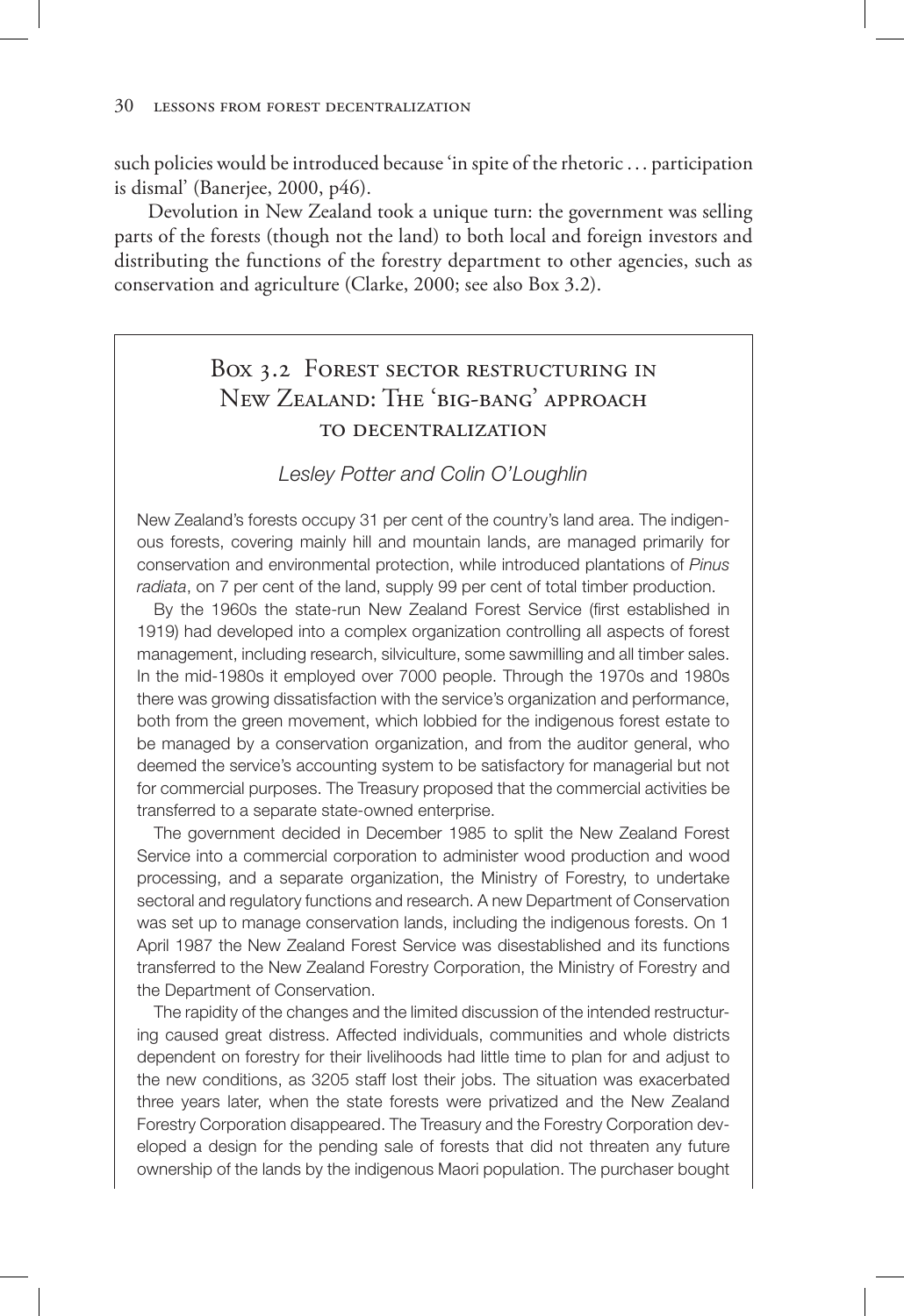the existing trees, buildings and other fixed assets, but the land itself remained in Crown ownership. It could be leased back to the purchaser for approved activities such as planting replacement crops. Foreign ownership increased from less than 2 per cent in the 1980s to approximately 48 per cent after 1996.

#### Economic outcomes of privatization

The sale of the state's plantation forests between 1990 and 1996 realized NZ\$3.4 million. Over the 1990s, total investment by foreign and domestic forestry companies, including investment in wood-processing facilities, approximated NZ\$800 million. Between 1993 and 2000, 430,000ha were added to the plantation estate, most planted by farm foresters, investment foresters and other small landowners. After 2000, planting rates plummeted because of falling profitability.

#### Social implications of privatization

The social impacts of dismantling the New Zealand Forest Service and privatizing the plantations were widespread. Forestry towns suffered substantial hardship when large numbers of workers lost their jobs. In the Northland region, with a large Maori population, the changes were accompanied by a drastic drop in forestry labour requirements and a marked deterioration in the local economy.

#### **CONCLUSIONS**

- In designing large-scale restructuring, government needs to keep the public and the industry informed about what is being planned. In New Zealand social costs were higher than they needed to be, with resulting hardship and resentment.
- The results of decentralization and privatization demonstrate that the private sector can manage industrial forests more efficiently than the state. The investment in wood-processing facilities and improvements in business capability dramatically increased the profitability of the plantation forests.
- The New Zealand forestry sector, which exports most of its produce, is very susceptible to changes in the strength of the local currency against those of wood-importing nations and increased costs of production. Since 2003, these factors have overridden the impacts of the earlier reforms on forestry sector profitability.

There was no mention of other parts of the Pacific at the Davao meeting. In general, the tone of this workshop was not sanguine, since genuine devolution and participation of local communities were seen to be very rare.

The Interlaken meeting, held in Switzerland in 2004 and organized by the Swiss and Indonesian governments in support of the United Nations Forum on Forests and co-hosted by CIFOR, was more global in its ambit: country cases included the US, Switzerland and Russia as well as developing states in Africa, Latin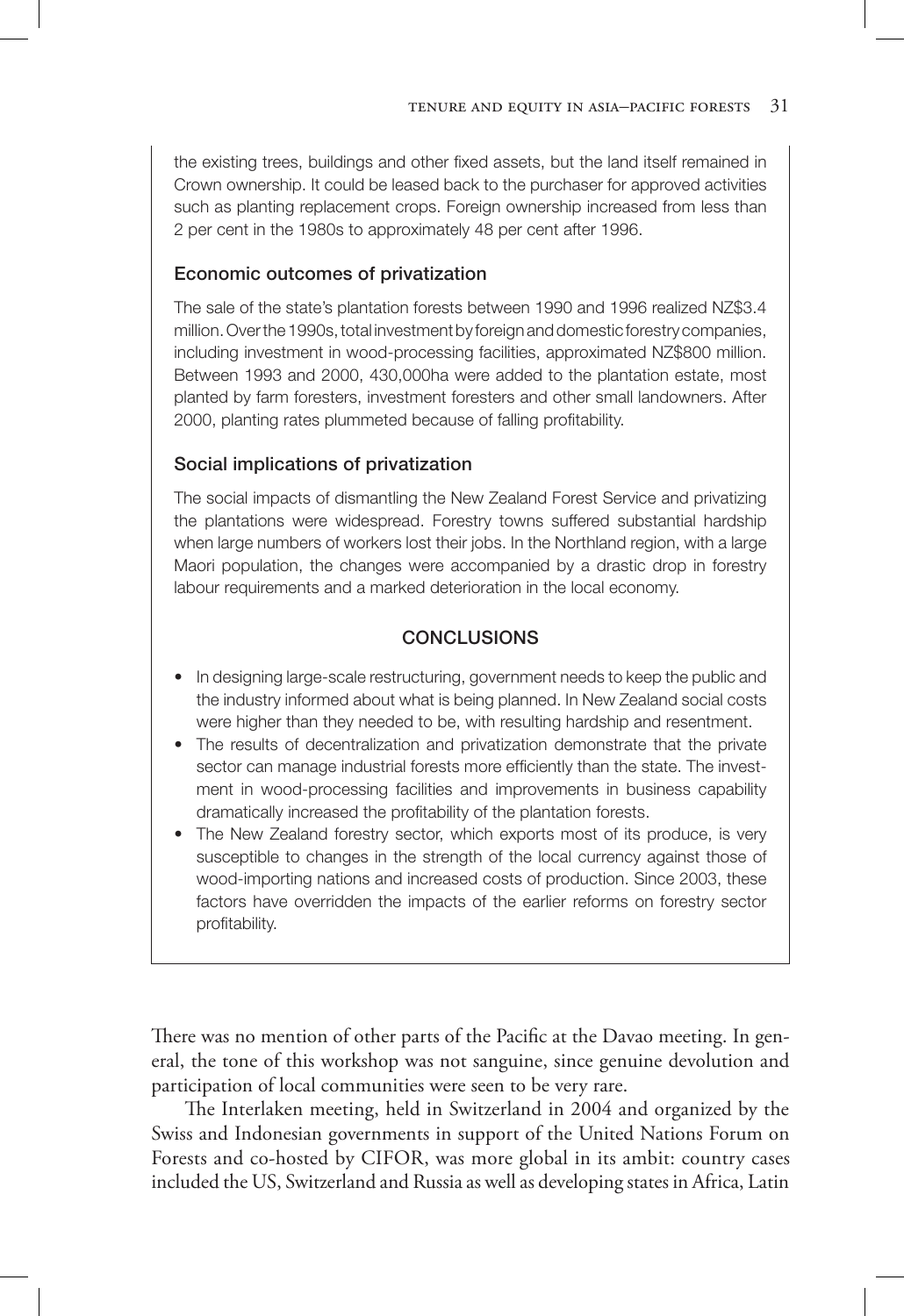America and Asia. 8 Its aims were also more specific, seeking to identify positive strategies to make the decentralization process work by examining the experience of countries where it was already advanced. There was an initial focus on federal systems; however, the type of decentralization involved there was revealed as not widely applicable (Gregersen et al, 2005). Ferguson and Chandrasekharan (2005) provided a further classification of approaches to decentralization and devolution, using several Asia-Pacific countries as examples: devolution to district governance (the Philippines and Indonesia); devolution to village governance (Korea and Nepal); decentralization involving customary ownership (New Guinea and Fiji); decentralization through privatization (China, Vietnam and Australia); and reversal of devolution in a federal system (again Australia). Melanesia, where the prevailing customary ownership systems differ from those in many other countries, was now represented.

Ribot took a more theoretical stance, focusing on institutions, representation, power and accountability. He listed practical questions to be asked by policymakers, activists and others about the kinds of institutions involved and the powers being transferred 'to provide the equity, efficiency, development and environment benefits that decentralization promises' (Ribot 2005, p100). Larson found problems especially in legal frameworks, in checks and balances on levels of power and authority, and in enforcement of regulations. Her overview of the inadequacies and inefficiencies of decentralization efforts led her to conclude that 'democratic decentralization is hard to come by' (Larson 2005, p55). Summing up, Capistrano and Colfer (2005) emphasized the gap between theory and practice. They noted the 'critical importance of the dynamic balance between authority, accountability mechanisms, responsibilities and revenue sharing across different levels of government' (Capistrano and Colfer, 2005, p301).

Although the conclusions from this workshop were similarly pessimistic, the emphases on power and accountability and the scale of management provided new insights. As noted in the foreword to the resulting book, 'The challenge is to find a governance framework that can balance the various local, national and global interests related to forests' (Wahjudi Wardojo and Roch, 2005). Such a challenge continued to confront us in the Yogyakarta meeting.

#### **Dupar and Badenoch's approach**

Dupar and Badenoch (2002), examining decentralization in the uplands of mainland Southeast Asia (Vietnam, Laos, Cambodia, Thailand and southern China), used a framework developed by Agrawal and Ribot (1999) to identify actors, powers and accountability relations and classify the type of decentralization at each site.<sup>9</sup> They also noted the prevalence of large, donor-assisted participatory projects across the region, especially in Laos, Vietnam and Cambodia. The fact that China led the way from 1980 made it easier for Vietnam and Laos to follow a decade or more later, although Dupar and Badenoch described the process in both Vietnam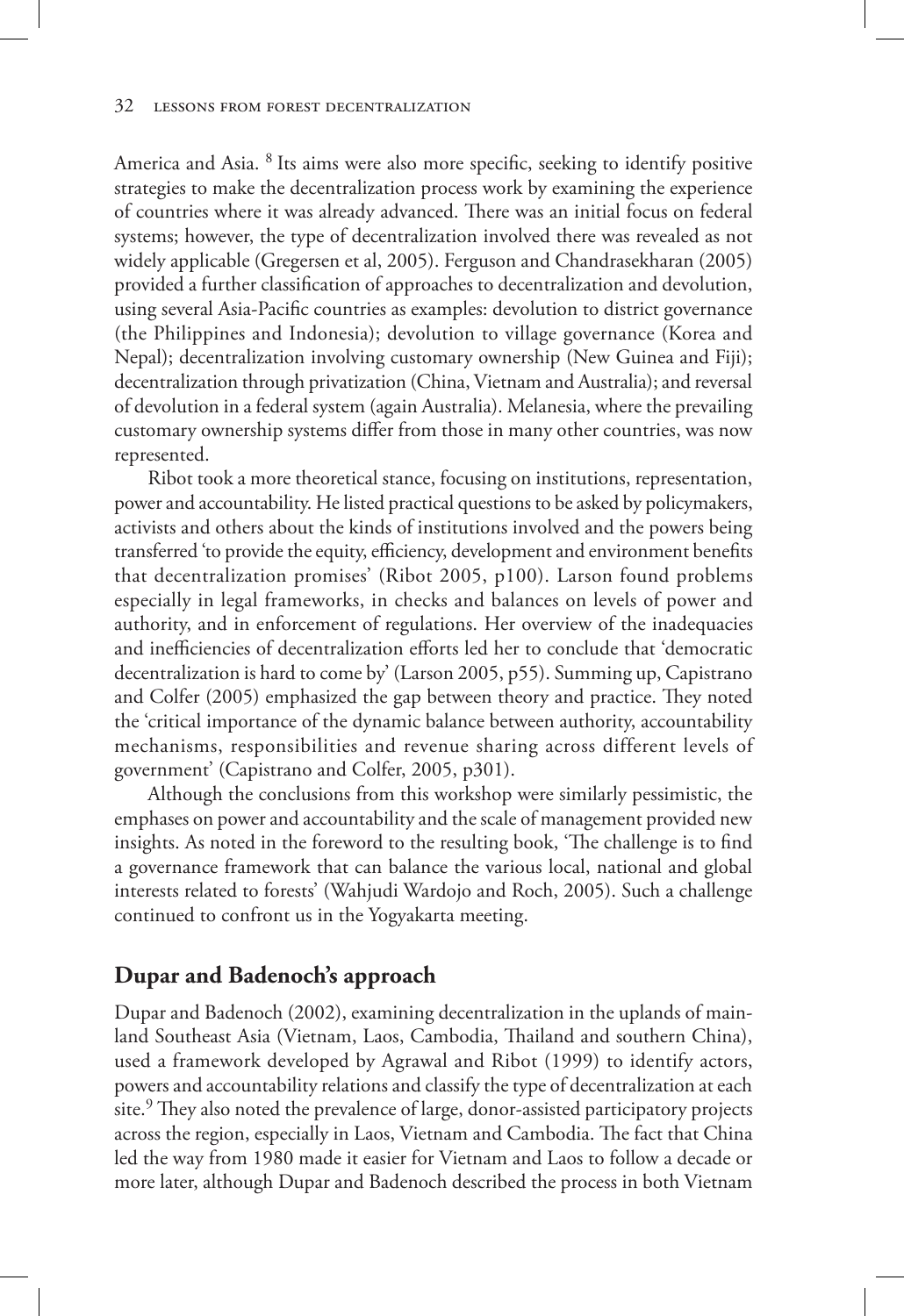and Laos as 'deconcentration', with power relations remaining strictly hierarchical through the different tiers of government and each unit accountable to the one above.10 China's household responsibility system, in which land was provided to households on long leases, was instead a form of privatization, though with strict controls on removal of products.

In their conclusion, Dupar and Badenoch stressed the importance of secure tenure, at either individual or community level, with strong mechanisms for downward accountability. Close social ties between leaders and the community were an important positive factor, enhancing social capital and likely to improve livelihoods, though livelihood and environmental objectives did not always converge. The development of independent mechanisms for conflict resolution could improve the likelihood of success in promoting both environmental sustainability and livelihood security.

### **TENURE: A CRITICAL FACTOR**

*Who Owns the World's Forests?* is the catchy title of a study by White and Martin (2002a) that attempts to assemble official tenure data for most of the world's top forested countries.<sup>11</sup> The authors distinguish between community lands, which are legally private property, from those considered to belong to the state, although in the latter case there is often a vast difference between official ownership and effective authority. In Africa and Asia 'governments own most forestland, but often appear to have authority over very little of it' (White and Martin, 2002a, p4).

Although only seven countries from Asia and the Pacific are represented, the variation among them is striking. It is clear that government landownership is by far the most dominant scenario, but this varies from around 100 per cent (Myanmar and Indonesia) to 3 per cent (Papua New Guinea). India stands out in the amount of public land reserved for community and indigenous groups, but a considerable area of private land is also in the hands of such groups in China, Australia and Papua New Guinea. The national governments usually prefer to lease forested land to large firms in concessions; that used to be true in the Philippines and is still the case in parts of Indonesia, Malaysia, Cambodia and Papua New Guinea. The current state of the forests as a result of concession activities is one reason for the shift to community forestry. Although the Philippines do not feature in White and Martin's figures, the legal recognition in 1997 of ancestral domain rights over more than a third of the former public forest represents a considerable triumph for the indigenous tribal communities, despite administrative and other problems in implementation. Traditional ownership in Papua New Guinea, on the other hand, is not without its difficulties, as unscrupulous firms have taken advantage of people's limited negotiating experience and promised benefits are seldom realized (see Box 3.1). Their plight is similar to that of their counterparts in Indonesian Papua, who have been recognized as traditional owners and offered logging rights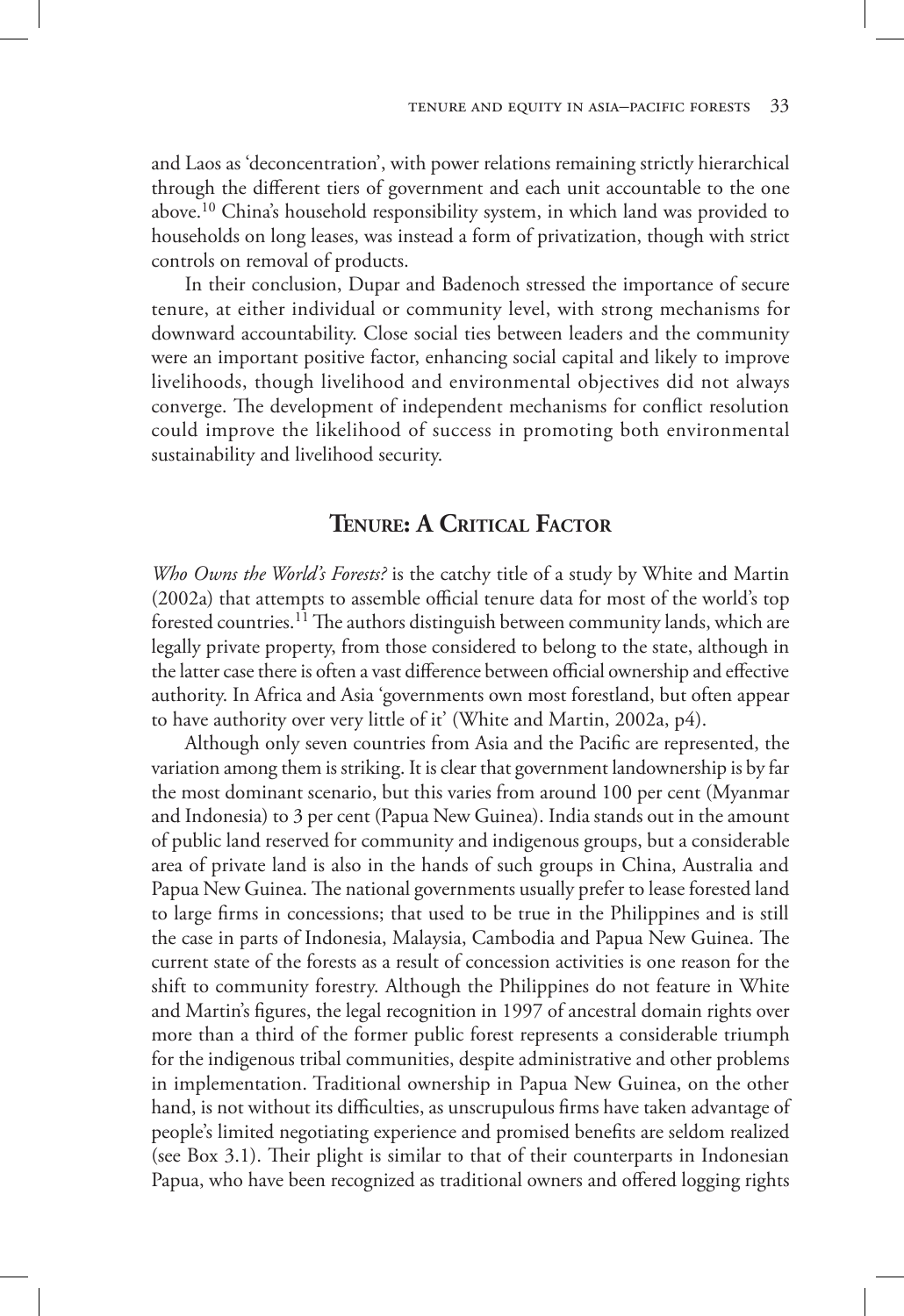up to10,000ha if they apply for a licence from the Forestry Department and set up a cooperative (called *kopermas*). They are approached by Malaysian logging companies, who pay them ridiculously small sums for the rights to establish the *kopermas* and log the forests (Alhamid, 2004; EIA/Telapak, 2005).

In their concluding section, White and Martin (2002a, p22) suggest that 'the recognition of indigenous rights and community ownership – and the broader rationalization of public forest tenure – present an historic opportunity for countries to dramatically improve the livelihoods of millions of forest inhabitants'. A companion report lists the elements of tenure security. Most important is effective community institutions (including clearcut and enforced rules and resource boundaries) (White and Martin, 2002b, p5). Legal activism for community claims, accompanied by community mapping of resources, public education and lobbying, are important strategies. It is also vital to make the best use of 'critical turning points . . . during a transition to democracy' (White and Martin, 2002b, p14).

Such a turning point occurred most remarkably in Indonesia in 1998, with the fall of the Suharto regime. Although the subsequent rapid decentralization and changes to the Forest Law have provided opportunities to forest communities, there has also been frustration with the protracted negotiations necessary to change the mindset of government agencies.

### **COMMUNITY-BASED TENURE IN INDONESIA**

In 1993, the Indonesian Tropical Institute (LATIN) established the Community Forestry Consortium, which worked to document indigenous management systems in several provinces. Together with the World Agroforestry Centre (ICRAF) and the French research group ORSTOM, they assembled data concerning the indigenous agroforests at Krui (Lampung), based on the collection of damar resin. These dipterocarp forests (*Shorea javanica*) had been planted by generations of local Pesisir people and were managed by the *marga*, or communal group (Michon et al, 2000). From 1991 the Krui area had been declared state forest land and had come under threat from oil palm companies and logging interests. Biodiversity assessments, silvicultural studies and participatory mapping were assembled as evidence of the Krui system's environmental and social benefits. The Minister of Forestry was persuaded to consider this area a special case, and in January 1998 he declared Krui to be a KDTI (*kawasan dengan tujuan istimewa*, meaning 'special use zone') of 29,000ha. For the first time, local residents were permitted to harvest both timber and non-timber forest products from a state forest, as well as being granted unconditional management rights through a community governing structure. The ICRAF team drew on Philippine experience with certification of ancestral domain to serve as a blueprint for this measure.

It was hoped that this legislation would persuade the Ministry of Forestry to recognize the benefits from community-managed forests and move to a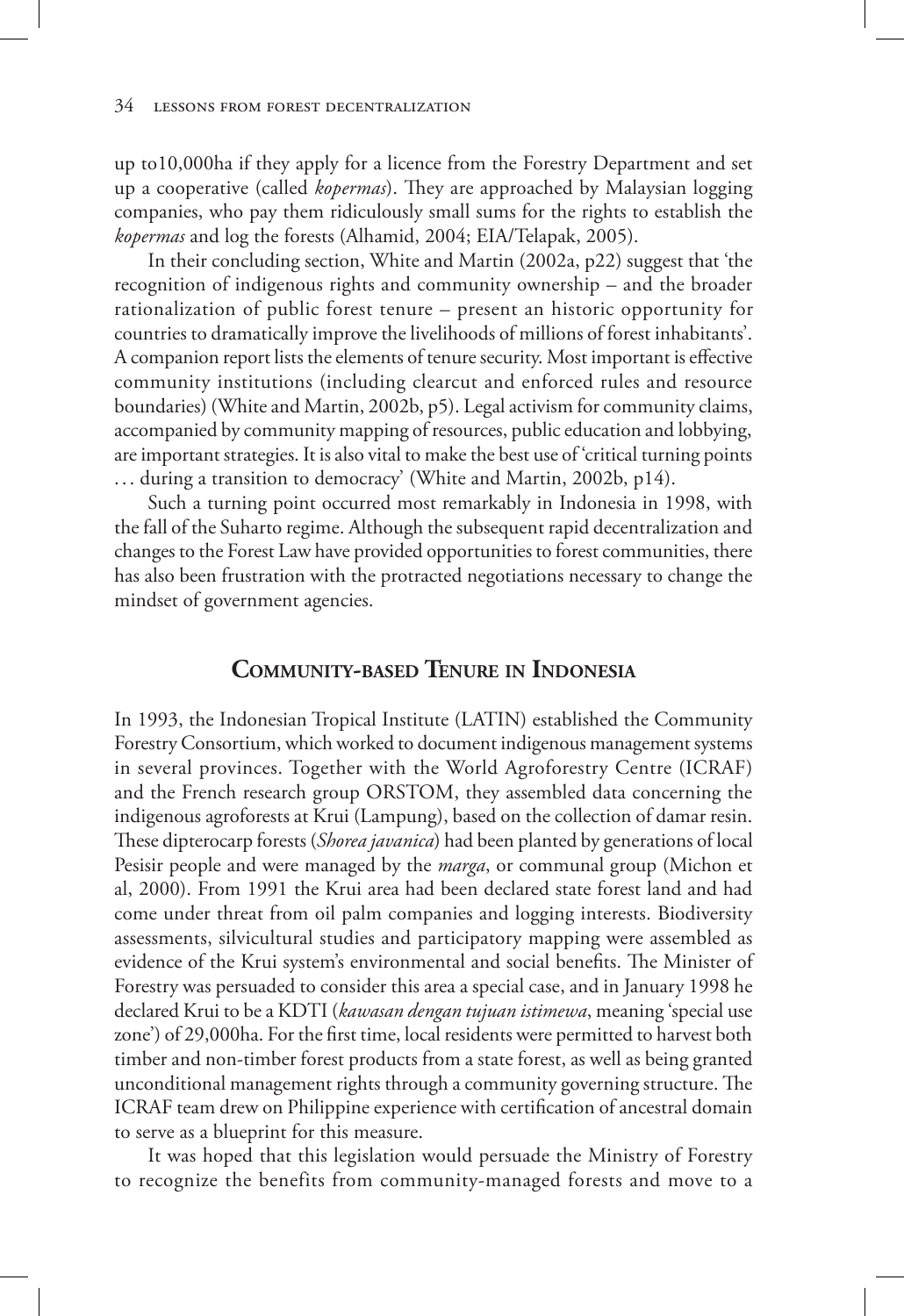broader implementation of such policies, especially when, a few months later, the Suharto regime fell and citizens expected wide-ranging democratization. However, in this new period of 'reformation' the KDTI was perceived as too limited: it would have left the farmers dependent on the Ministry of Forestry. A follow-up study found that most farmers had never heard of the legislation yet felt reasonably secure in their tenure. The KDTI was neither implemented nor enforced, although it is now considered 'the most community-friendly tenure so far offered by the Ministry of Forestry' (Colchester et al, 2005, p19). Krui continues to be singled out as the one example of successful community forestry in Indonesia (Casson, 2005).

Following the fall of Suharto, the new Indonesian Government rapidly pushed through decentralization laws (Numbers 22 and 25 of 1999) and a revised forestry law (Number 41 of 1999). A 1998 decree granting local cooperatives 35-year use rights in production, protection and conservation forests was changed in 2001, allowing the establishment of leases and permits over community forest (*hutan kemasyarakatan*, or HKm), but only for a maximum of 25 years<sup>12</sup> and outside nature reserves. One area where a number of HKm permits have been granted, largely as a result of campaigning by ICRAF, is in the coffee lands of Sumberjaya, also in Lampung.<sup>13</sup> Scientific studies have shown that multistrata coffee, grown in the shade under other planted trees, is reasonably protective of the hilly environment and the watershed of the Way Besai River (Verbist et al, 2004). Farmers must agree to guard remaining natural forest and adopt conservation techniques to minimize erosion. The farmers of Sumberjaya consider themselves better off once the system is in operation; the level of forest fires also decreases markedly: 'It is perceived land security, not actual title (or permit) which encourages farmer confidence and investment' (Colchester et al, 2005, p26; Suyanto et al, 2005, p1).

Another example of the slow evolution of community management has been in the recognition of indigenous rights in the large Kayan Mentarang National Park in East Kalimantan. This area of 1.4m ha is home to 16,000 Dayak people, whose lives and management of natural resources are regulated by *adat*, or customary law. In 1980 the area was originally proclaimed a nature reserve, in which no human activities were permitted. The Worldwide Fund for Nature (WWF) and the Indonesian Institute of Sciences (LIPI) carried out studies (including community mapping) from 1991 to 1997 to demonstrate community claims to the land and the forests. On the basis of those studies, the area became a national park, in which community activities are allowed. In their continuing struggle for recognition, the communities formed an inter-*adat* institution, the Alliance of the Indigenous Peoples of Kayan Mentarang National Park (FoMMA). With the WWF they lobbied the government to create a new model of collaborative national park management, and in this they achieved a compromise. A policy board, set up in 2002 with representatives from the central, provincial and district governments and the local communities, makes recommendations to the Minister of Forestry, though it does not have full management authority. Its challenge is to secure the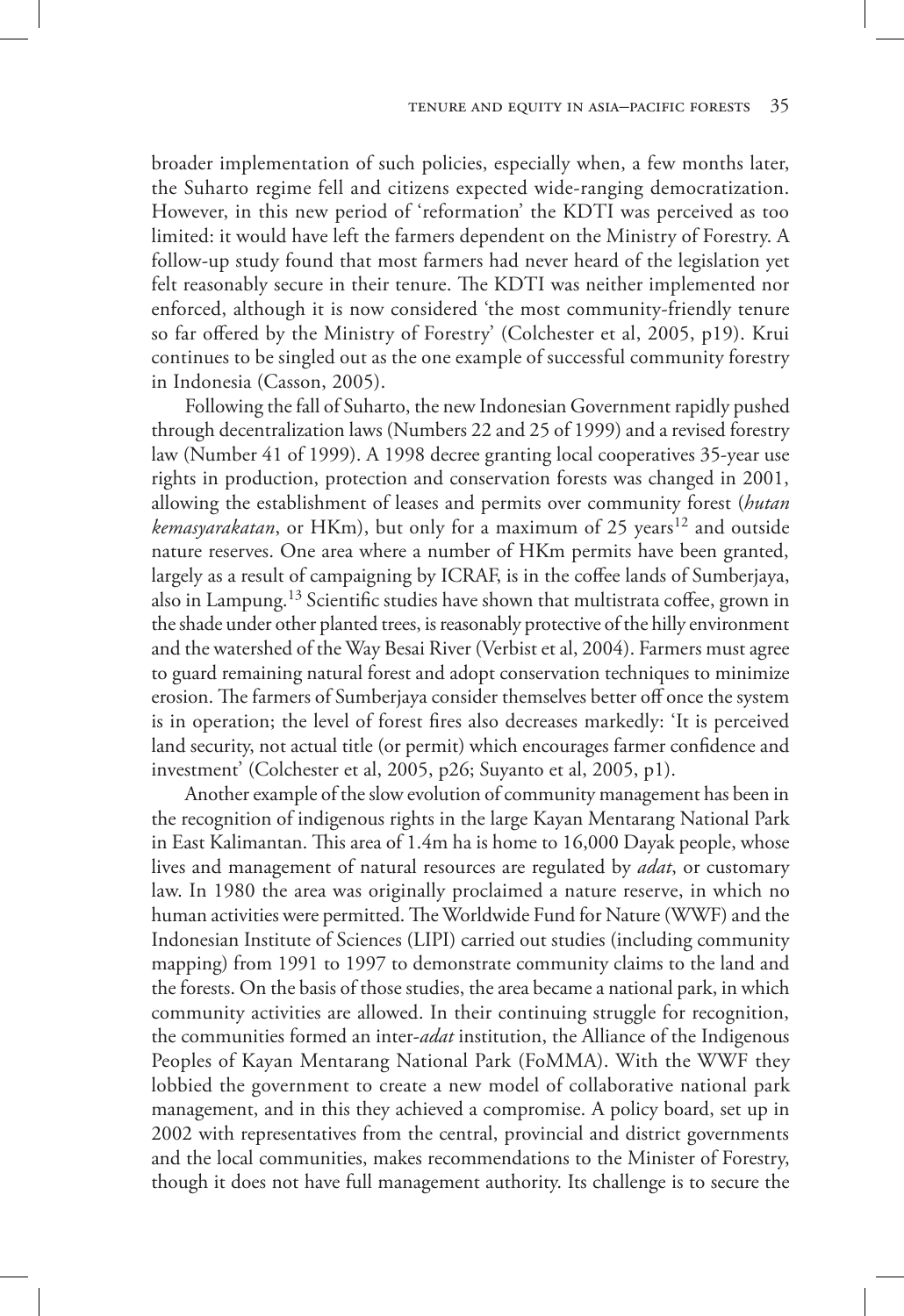economic future of the communities through rewards paid for environmental services (Eghenter et al, 2003).

The new forestry law permitted district governments to issue small-scale (100ha) timber concessions to firms that negotiated harvesting agreements with communities. This provided space for communities in provinces such as East Kalimantan to develop bargaining skills and 'self-enforce' their rights to secure profits from the forests (Engel and Palmer, 2006; Palmer and Engel, 2006). As Palmer and Engel demonstrate in a large study covering 65 communities, these activities were empowering: 'While the Ministry of Forestry still has formal ownership and land title to all of Indonesia's forests, this finding suggests that people already feel that they own the forest regardless' (Palmer and Engel, 2006, p28). The concessions allowed villagers to benefit for the first time from the proceeds of logging, though at times they also generated social conflict, both within and between communities, and caused damage to the forests. Other researchers have been less sanguine about the cash benefits obtained from the small concessions, at least in Malinau District (see Chapter 10). The benefits are described as being 'short-term, less than their potential and captured by the elite' (Wollenberg et al, 2006, p8), and the forests as degraded and fragmented. As many of these small concessions fell within larger concession boundaries, they were banned by the central forestry department in 2002, though they were still in operation in some districts until 2004.

The small gains through community forestry and the KDTI encouraged activists to push for further change. ICRAF researchers engaged in detailed analyses of Indonesia's 'forest zone' found that 25 per cent of it was used for agriculture or remained as grassland. They recommended that it be declassified from the 'forest zone' and titled. Such a process is seen as a critical first step toward recognition of indigenous and other community tenure.

Leasing forested lands to communities (like the existing community forests) would shield them from other claimants but provide rules for forest management. Eventually some leases could be converted to community landownership, using the Philippine model. The paper ends with a statement of national responsibility: 'While international assistance could be useful, in the end, progress will depend upon Indonesian leadership and political will' (Contreras-Hermosilla and Fay, 2005).

### **COMMUNITY-BASED TENURE IN OTHER COUNTRIES**

Malaysia presents a different scenario in legal terms, though the results are similar. The category 'native customary land' (NCL), instituted in Peninsular Malaysia in colonial times to protect indigenous Malay land from the rubber industry, was later extended to the Borneo states of Sabah and Sarawak, where those who could prove their indigenous status could register their land. Much of the land so designated was still forested, and on it local people could continue traditional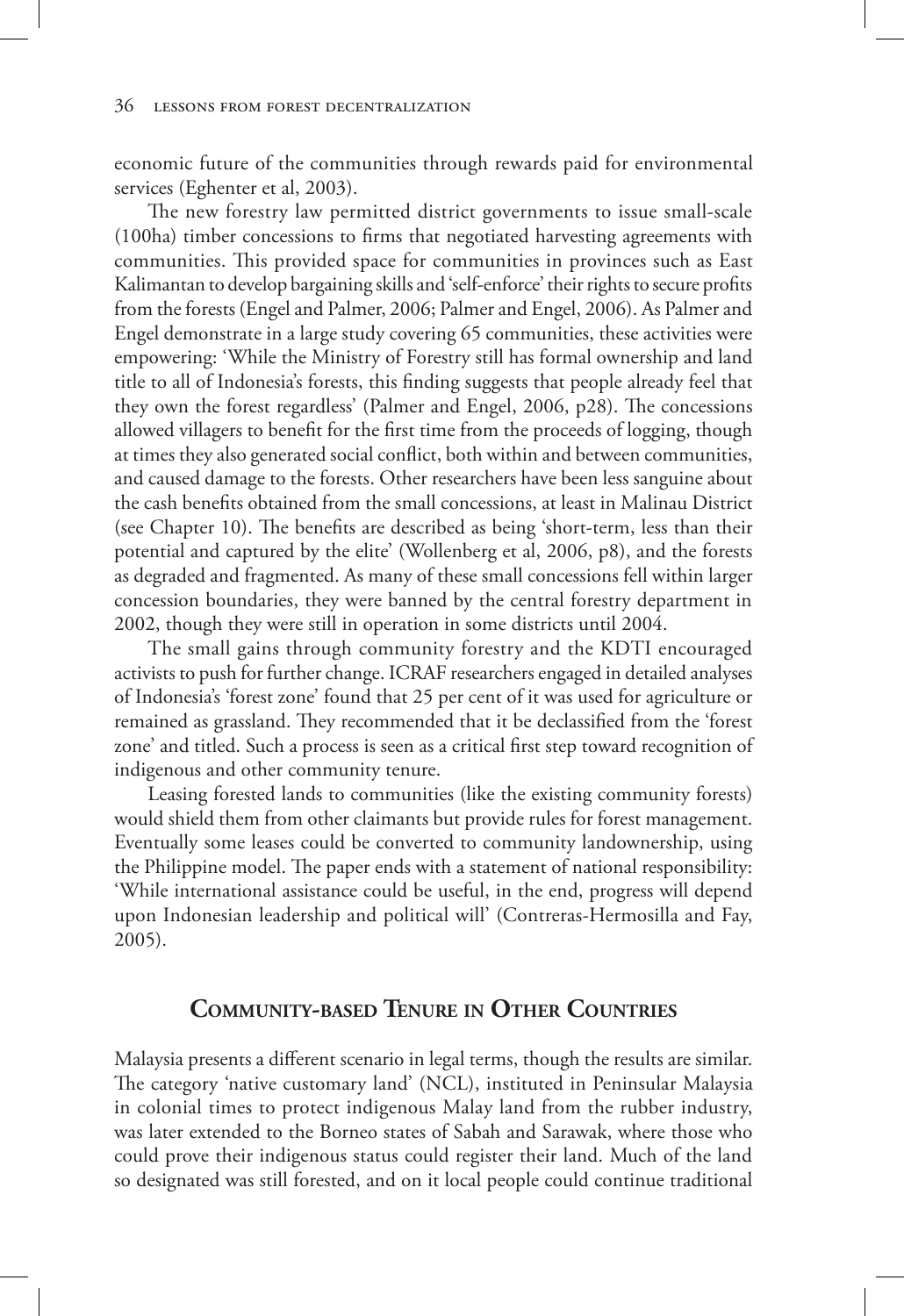activities. However, under modern pressures for 'development', these lands have increasingly been sought for alternative uses by outsiders, for both logging and plantation crops. In Sabah, plantation and other interests may secure country leases and temporary occupation licences for unregistered NCL. Even when people apply to register their lands, applications may take decades to process, especially where claims are overlapping. Frustrated locals sometimes invite logging companies to secure a temporary occupation licence and remove timber in exchange for part of the proceeds. Vaz (2006), involved in a partnership between a community and a conservation NGO in a remote upland area of Sabah, noted that it was only through the rapid creation of a communal 'native reserve' that a large area of excellent forest could be secured from the imminent threat of logging and its resources safeguarded for domestic access and possible tourism development. Negotiations were difficult because powerful interests within the village were more focused on obtaining profits from logging. The villagers were able to retain their communal forests with the collaboration of sympathetic government officers as well as WWF Malaysia, though the need to improve livelihoods remained unresolved.

Building on village traditions that had survived the disturbances of the previous 20 years, community forestry in Cambodia was started by NGOs in the early 1990s and grew rapidly. It is, however, still largely dependent on foreign donors and NGOs, and the degraded forests generate little income for participants (Sunderlin, 2006). The Cambodian government in 2004 promulgated a decree on community forest management that should have provided some security of tenure. Many villagers had previously lost land to logging concessions in the flurry of 'anarchic logging' during the 1990s. Analogous to the Indonesian situation, their rights are currently threatened by expansion of planted tree crops, in this case large-scale rubber plantations (NGO Forum, 2002 and 2004).

One Southeast Asian state that still seems to be going against the trend towards establishing community forests is Thailand, even though the past 14 years has seen various drafts of a community forests bill. Upland dwellers found their land declared 'conservation forest' as a result of the Royal Forest Department's policy to place 25 per cent of the country under conservation.<sup>14</sup> In northern Thailand the conservation zone covers 48 per cent of the area, reaching 80 per cent in some provinces (Zurcher, 2005). The livelihood insecurity of upland dwellers, many of whom belong to ethnic minorities, is compounded by persistent threats of relocation to lowland areas. Activist groups have taken up the farmers' cause for legal recognition of community forest rights, mounting vigorous arguments to counter urban environmentalists, who are largely blamed for the failure of the community forests bill in the Thai Parliament.<sup>15</sup> Walker (2004) has drawn attention to the widespread commercialization of upland agriculture, which does not match the image of the farmer as a forest dweller leading a largely subsistence lifestyle. What he terms the 'arborealization' of agriculture by activist groups has led to the stereotype of farmer-forager practising shifting cultivation and collecting forest products. The bill would not permit farming in community forests, so the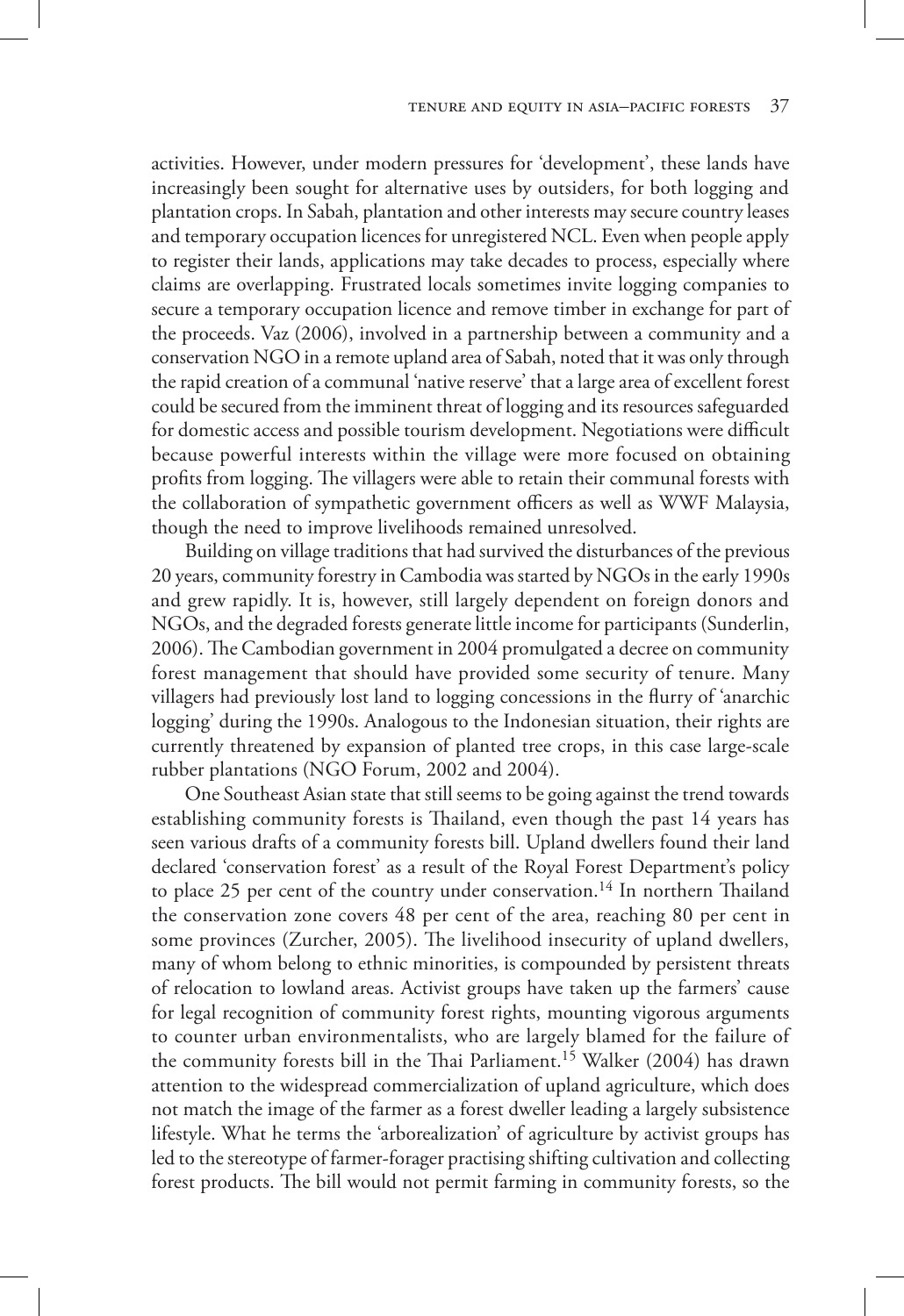farmers could be worse off. A better strategy would be to acknowledge the role of the market in upland farming and to remove commercially farmed lands from the conserved forest. As with the Indonesia case, revision of land management categories is urgently required.

# **Tenure and forest fire**

Both fire incidence and its suppression are often linked to the tenure status of local communities. For example, in the series of eight studies conducted across Sumatra and Kalimantan (Indonesia) in 1999 and 2000 by a joint team from CIFOR and ICRAF, by far the most significant cause of fire was burning related to land tenure and land-use conflict and competition. People would burn to establish property claims or drive away competing occupants (Dennis et al, 2005). As already noted, improved tenure status in Sumberjaya (Sumatra) reduced fire incidence (Suyanto et al, 2005). Fire suppression is also affected by tenure: if people perceive that the land belongs to others (including the government), they have little incentive to put fires out. Although traditional methods of fire control were once widely practised, for example in northern Thailand and northeastern India, the intrusion of government authority eroded such systems, as people felt the responsibility was no longer theirs (Pearmsak Makarabhirom et al, 2002; Darlong, 2002). Allocating forests to communities has been recommended as the most effective means to control fire in Vietnam (Ha Thi Linh, 2002).

# **Tenure and illegal logging**

In Indonesia, processing capacity and industrial demand for wood products far outweigh the supplies of timber from legal sources, such as concessions, which means that much internal trade is technically illegal. This is especially true in provinces such as Riau, where large pulp and paper companies continue to obtain fibre mainly from natural forests (Potter and Badcock, 2000; Barr, 2001). Illegal logging, though not a new phenomenon, has increased greatly over the past decade and has many manifestations (Casson and Obidzinski, 2002; FAO, 2005b; Obidzinski, 2005). Institutional attempts to control it are being put in place at all levels, from local efforts to exclude outsiders from community forests, to government policing, aided by international organizations such as Forest Law Enforcement and Governance, and global private initiatives to certify 'legally' sourced timbers. With many opportunities for large profits still available to government officers, together with smaller amounts for local, national and regional entrepreneurs, this question is complex. One must examine the political economy of illegal forestry activities at different scales. As Dudley (2002, p168) points out, a villager's view of illegal logging is affected by community dissatisfaction with government forest policy and a perception that access to forest resources is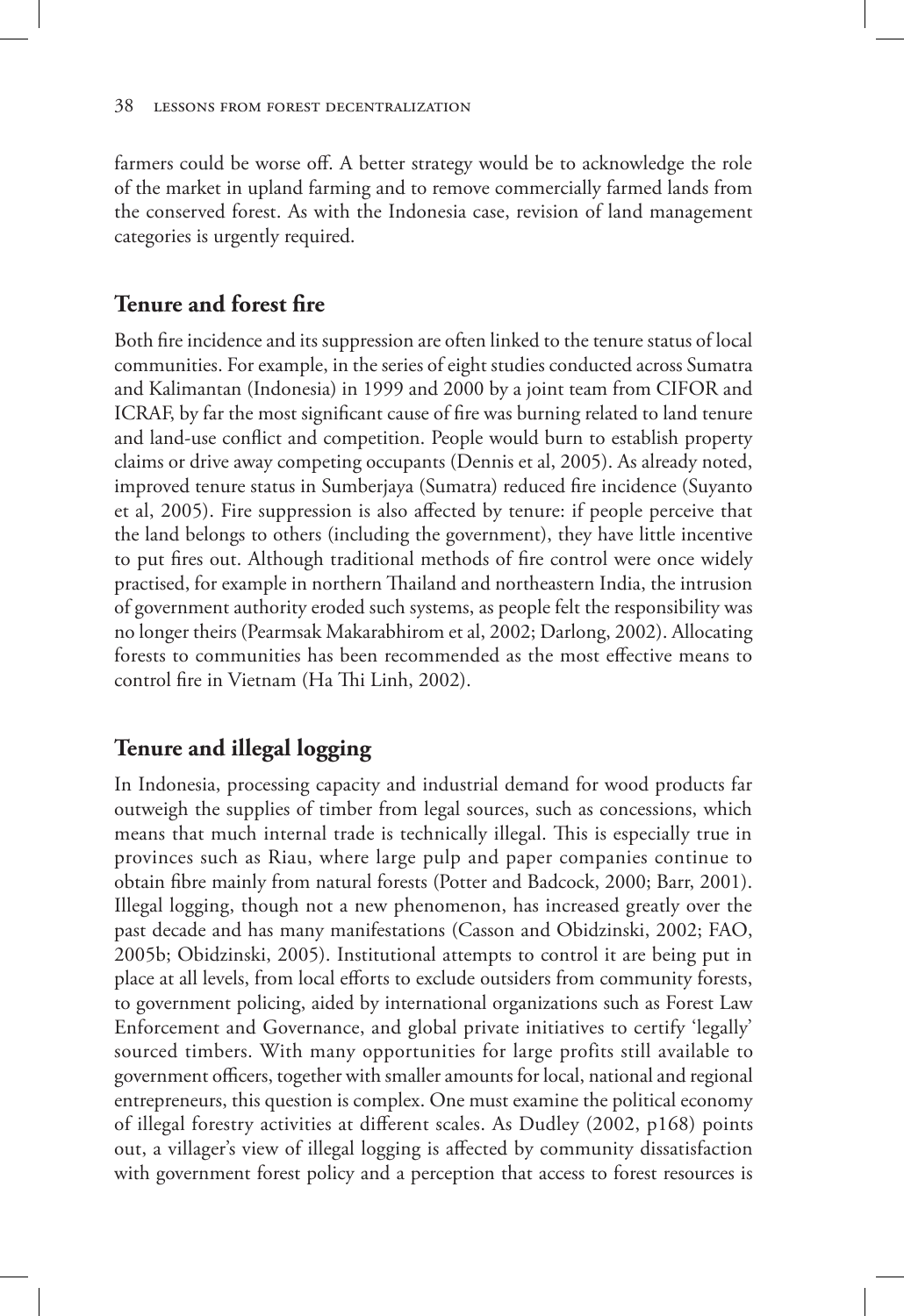being threatened. Many villagers, whose rights in their traditional forests are not recognized, depend on 'illegal' logging to survive and may be adversely affected by forest law enforcement (Colchester, 2006).

In Vietnam the state largely blames local people's illegal logging for its recent high deforestation rates. Vietnam has a partial logging ban, with small quotas being set each year for legal felling; the high demand for timber and wood products, as in Indonesia, is met by 'illegal' logging. The state had control over most forest areas and, until 2004, would not allow stocked forests to be managed by communities. After the land law was revised in 1993, small areas of mostly bare land were given to households (20-year leases for farmlands and 50-year forest leases). The law was changed in October 2004 to allow for allocation of forestland to communities (Tan Quang Nguyen, Chapter 12 of this volume), though much larger areas of forest still remained under state forest enterprises. These have been logged intensively, rapidly reducing the standing volume of timber. The enormous profits from the wood trade have led to corruption at all levels. Since many households still have no forest land, they justify their activities through a sense of entitlement and social justice (McElwee, 2004, p112). As in Indonesia, the problem is related to questions of tenure and poverty as well as trade.

### **EQUITY ISSUES: GENDER AND CASTE**

In the literature on community forest management, there is generally some mention of equity, but few studies directly address the important questions of gender, caste and class. The most important research on this topic comes from South Asia, especially India and Nepal.

Decentralization, though likely to expand the scope of citizens' participation in governance, will not by itself ensure that women and men are represented on an equal basis. Where decentralization confers power on 'traditional' authorities, such as tribal elders, it may be inimical to women's interests (Molyneux and Razavi, 2005). Referring to Indonesia, Siahaan (2002) argues that decentralization does not work in a gender-neutral framework: local governments face structural and cultural obstacles to realizing gender equity. The revival of local patriarchal values and institutional constraints pose great challenges to women, who have higher rates of illiteracy and unemployment than men. Increasing the cost-effectiveness of participatory development planning and improving women's self confidence means involving women.

What Agarwal (2001) has termed 'participatory exclusions' in her studies on India and Nepal is equally a problem in mainland Southeast Asia (Dupar and Badenoch, 2002), the Philippines (Edmunds and Wollenberg, 2003) and Indonesia (Siahaan, 2002). Agarwal first presents a typology of participation, from nominal group membership through passive participation to active and finally empowering participation that influences a group's decisions. As she then argues, most women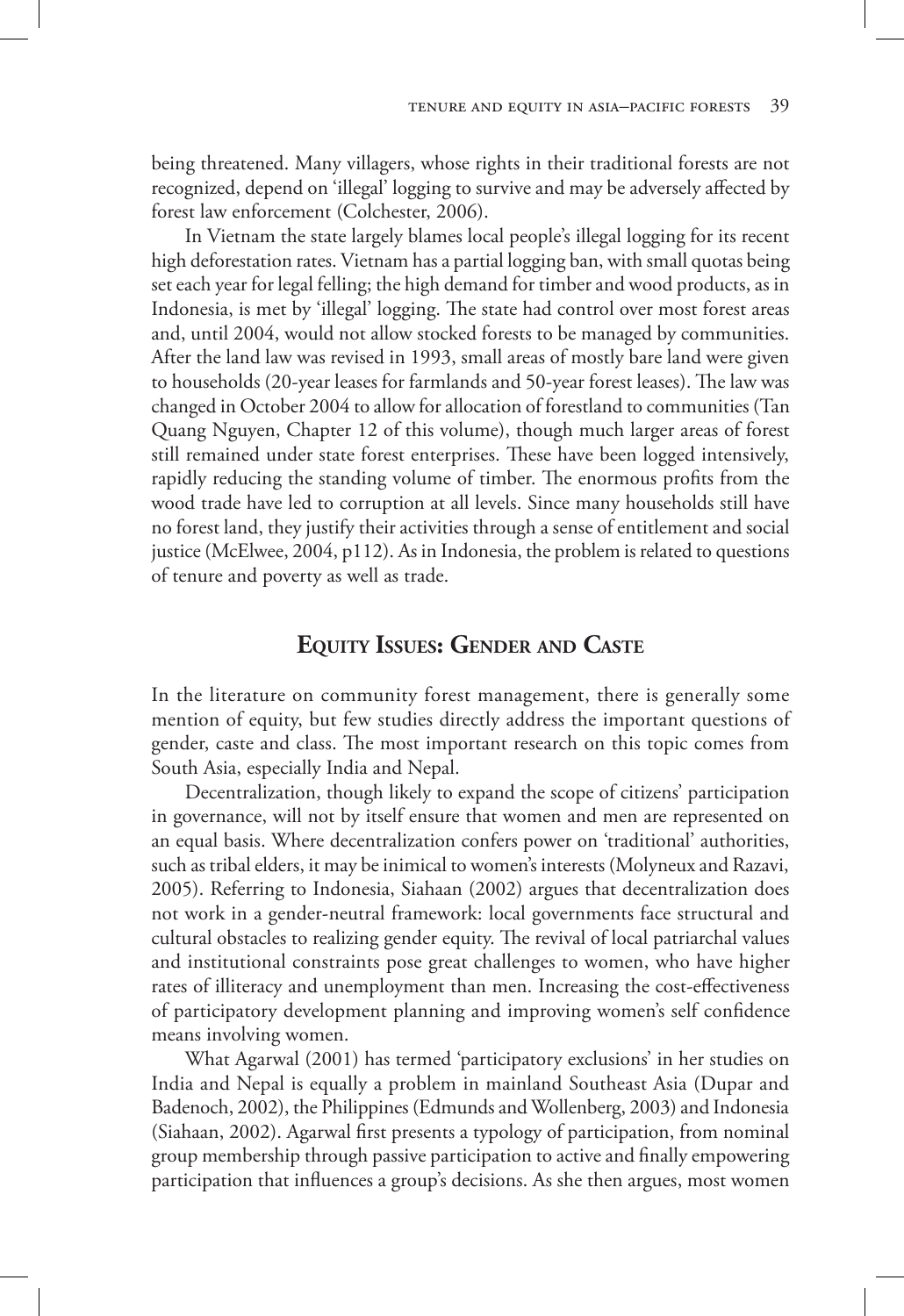are not even participating at the nominal level and have no membership in community forest groups. India's Joint Forest Management committees are far from democratic: women are either absent from the discussions or have no influence on decisions, despite being responsible for everyday forest protection activities and highly dependent on collection of forest resources, such as firewood, grass and certain foods. When a forest is closed to allow regeneration, they may be forced to travel long distances to find new sources. Sarin et al (1998) present case studies of the severe impact of forest closures on very poor women, especially fuelwood headloaders. Moreover, women often know more than men about particular tree species and other aspects of the local environment. Women's exclusion from decision-making has implications for equity, efficiency and forest planning, and to gain entry, women must learn to bargain with the state, the community and the family (Agarwal, 2001). Under pressure from external agents, the Indian state has more recently introduced rules for minimal female participation (at least 50 per cent representation of women in the Joint Forest Management general body and 33 per cent in the executive).

Though echoing Agarwal's findings in her own research in Orissa, Arora-Jonsson concluded that women preferred to work through their own groups when it came to local development and resource management, since they had more space to exercise agency in those contexts. Women's savings and credit groups enabled them to carry out collective activities, such as planting trees, tending backyard plantations or cleaning village commons. Given the deeply entrenched nature of patriarchy in India, she questioned whether women in fact wanted to join formal associations or committees (Arora-Jonsson, 2005, p28, and Chapter 4 of this volume). Women often took on activist roles, supporting men's organizations with marches and blockades, at times challenging both the Forestry Department and illegal loggers. However, talk of a wider network, in which issues such as dowry payments and domestic violence might be raised, made the men uneasy. Plans for a federation of women's groups were eventually stopped by withdrawal of funding: 'the dreams of a federation are still distant, perhaps because it is still too threatening' (Arora-Jonnson, 2005, p105).

A study by Nightingale (2005) provides a nuanced analysis of the interrelationships between gender, caste, work and the forest in a forest user group in northwestern Nepal. Nightingale focuses on caste and the differentiation of knowledge, with the district forest office being the repository of 'scientific forest management', which is regarded as superior and transmitted to the village through the high caste, literate male elite. The adoption of such practices is used both to gain favour with the district office and to assert authority within the group. However, such forest practices potentially undermine three objectives of community forestry: a pro-poor orientation, promotion of democratic institutions and maintenance of ecosystem health (Nightingale, 2005, p584). Although the literate, high-caste men claimed the right to control the forest user group and manage the forest, it was the illiterate, low-caste men and illiterate women of all castes who did most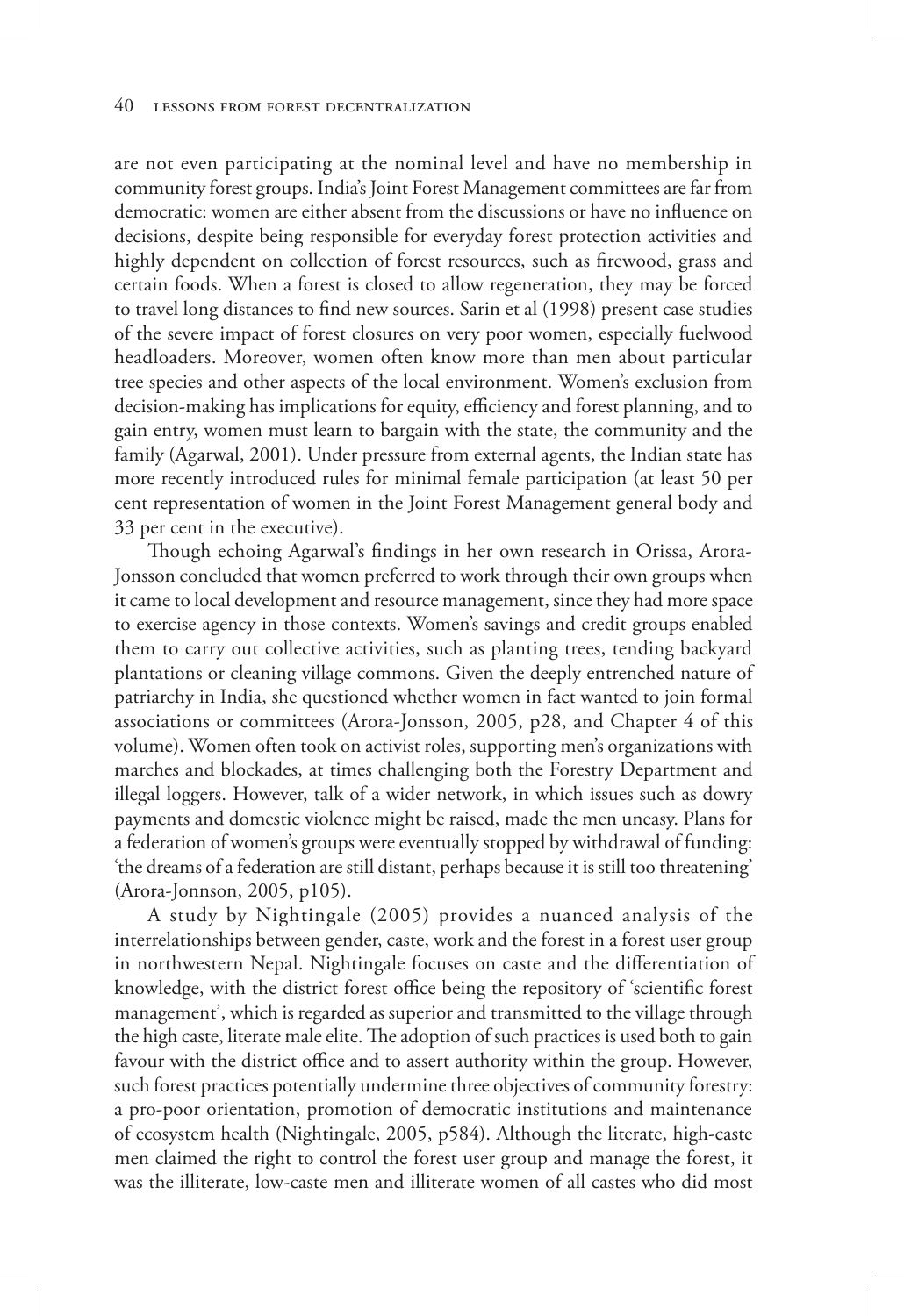of the forest work. Women were able to challenge the elite through their practical understanding of the forest. They prevented the men from trying to introduce permits for collection of firewood and leaf litter, resources harvested almost daily. Although they had important contributions to make, however, they subordinated their knowledge to that of the elite. The management techniques promoted were for production of timber, not the multi-species 'subsistence' harvesting needed by the village. As noted in the discussion on India, scientific forestry cannot produce resources needed for daily survival, yet it is being promoted in community forests (see Chapter 9).

In the examples from both Arora-Jonsson and Nightingale, marginalized groups are still able to find ways of asserting their own agency and fighting back against the restrictions of a social system that is slow to change. Dupar and Badenoch (2002) suggested that targeted development interventions combining requirements for participation of marginalized groups with informal education to build confidence were likely to be most successful. In Nepal, some women have taken over management responsibility of forest user groups from men: Poffenberger (2000) indicated that 30 per cent were run by women, including some of the most active.<sup>16</sup> A recent overview suggests that 'equity and gender issues are now being emphasized in donor-funded projects and the training of [district forest office] staff' (Katila, 2005).

### **CONCLUSIONS**

Hierarchical, command-and-control approaches to forest governance, in which central governments developed policy and their forestry departments implemented it (called 'old governance'), have given way to more democratic arrangements emphasizing collaboration and interdependence between the state and civil society ('new governance'). New governance usually includes some measure of decentralization and devolution (Gluck et al, 2005). It also needs to coordinate the involvement of a variety of private and public actors with different objectives – the local community, nongovernmental organizations (both local and international), international research institutes, private firms, traders and others in national and international marketing chains, and members of local, regional and national government agencies. Such groups constitute a 'policy network' with a great diversity of values, but flexibility and trust are of high importance, the aim being 'to steer multiple actors towards public goals such as sustainable forest management' (Gluck et al, 2005, p54). Moving across scale from community to local and central government and back and identifying appropriate roles for each level become easier when interested intermediaries are in place to build capacity and smooth the path.

To what extent do these ideas fit the reality of the situation in the Asia-Pacific forests? It is worth remembering that before the old governance regimes developed,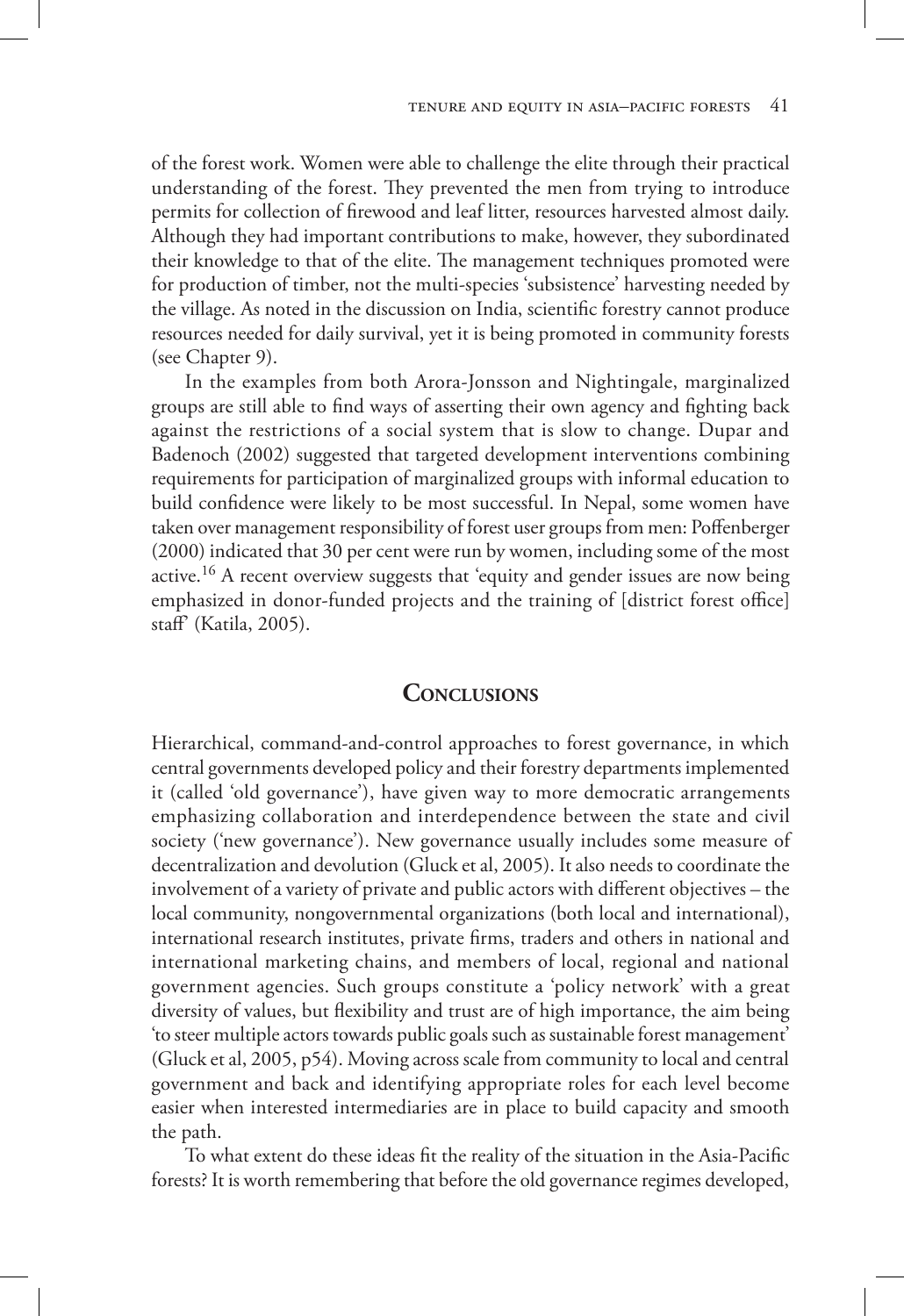with the spread of colonialism and the concepts of scientific forestry, earlier traditional forms of governance held sway, under which local communities managed their forests according to their own rules. Both forms are still evident in parts of the region today, and traditional forms are still powerful in areas remote from central government influence. Decentralization can have the effect of destabilizing such systems but not offering coherent alternatives, sometimes replicating remnants of the old command-and-control systems (still quite prominent in India, Nepal and Myanmar), at other times producing only anarchy and corruption by local elites. Cambodia, Indonesia and Vietnam have certainly experienced the latter outcome, which appears more prominent in states with high demand for forest products and easy opportunities for illegal logging and smuggling beyond national borders.

The role of intermediaries in policy networks is highly important, especially in the early period of decentralization and devolution. NGOs and international research groups have been the catalyst in securing more community-friendly tenure arrangements in Indonesia, simultaneously reducing the incidence of forest fire. Though such organizations have their own agendas, they are nonetheless needed until local institutions are strong enough to negotiate with all stakeholders on an equal basis. The urgent need for strong and secure tenure is especially vital where corporate interests can override traditional arrangements.

Equity issues within local communities are often overlooked in the establishment of local institutions, which may quickly be dominated by male elites. As detailed studies indicate, women may initially have to seek 'underground' ways of influencing decisions, though legislation mandating representative membership would at least ensure adequate flows of information to those most affected.

Although the kinds of decentralization and devolution identified in this overview remain inadequate, messy, slow in implementation and often disappointing to their participants, nevertheless there are signs of improvement in some areas. The impetus and the zeal certainly exist for better systems of forest management with real devolution of power to forest communities. The people will be satisfied with nothing less.

#### **REFERENCES**

- Adhikari, B., Williams, F. and Lovett, J. (2006) 'Local benefits from community forests in the middle hills of Nepal', *Forest Policy and Economics*, vol 9, no 5, pp464–478
- Agarwal, B. (2001) 'Participatory exclusions, community forestry and gender: An analysis for South Asia and a conceptual framework', *World Development*, vol 29, no 10, pp1623–1648
- Agrawal A. and Ribot, J. (1999) 'Accountability in decentralization: A framework with South Asian and West African environmental cases', *The Journal of Developing Areas*, vol 33, no 4, pp473–502
- Alhamid, H. (2004) 'Forests for the people? Indigenous forest management under decentralization: A case study of the Rendani Protection Forest, Papua, Indonesia',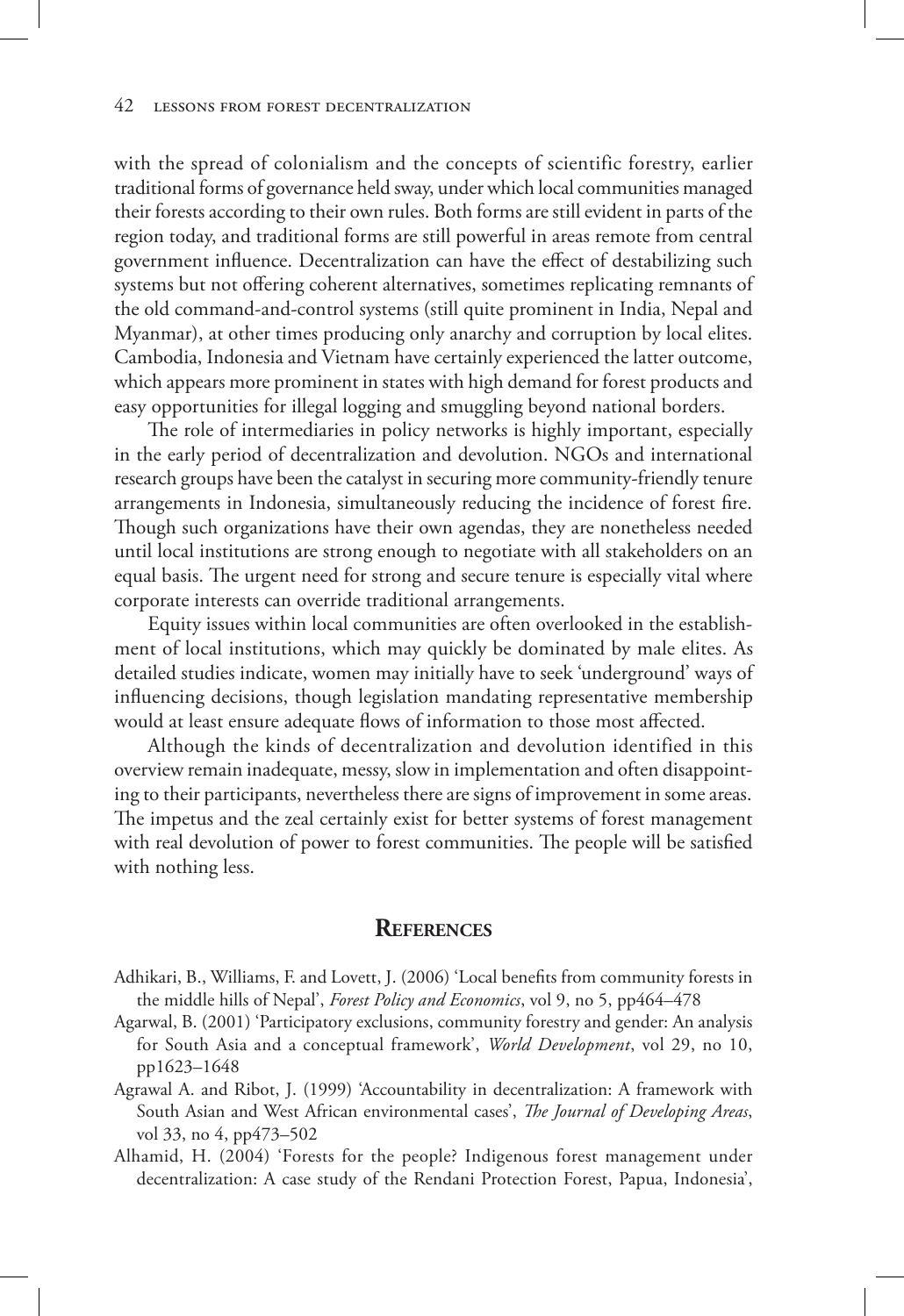unpublished PhD thesis, School of Resources, Environment and Society, Australian National University, Canberra

- Arora-Jonsson, S. (2005) 'Unsettling the order: Gendered subjects and grassroots activism in forest communities', unpublished PhD thesis, Swedish University of Agricultural Sciences, Uppsala, Sweden
- Banerjee, A. (2000) 'Devolving forest management in Asia-Pacific countries', in T. Enters, M. Victor and P. Durst (eds) *Decentralization and Devolution of Forest Management in Asia and the Pacific*, RECOFTC Report No 18 and RAP Publication 2000/1, The Regional Community Forestry Training Center for Asia and the Pacific (RECOFTC), Bangkok
- Barr, C. (2001) *Banking on Sustainability: Structural Adjustment and Forestry Reform in Post-Suharto Indonesia*, WWF Macroeconomics Program Office and CIFOR, Washington, DC
- Bun, Y. K. T., King, T. and Shearman, P. (2004) *China's Impact on New Guinea's Forestry Industry*, Forest Trends, Washington, DC
- Capistrano, D. and Colfer, C. J. P. (2005) 'Decentralization: Issues, lessons and reflections', in C. J. P. Colfer and D. Capistrano (eds) *The Politics of Decentralization: Forests, Power and People*, Earthscan, London
- Casson, A. (2005) 'Cat's eye forests: The Krui damar gardens', in P. Durst, C. Brown, H. Tacio and M. Ishikawa (eds) *In search of excellence: exemplary forest management in Asia and the Pacific*, FAO and RECOFTC, Bangkok
- Casson, A. and Obidzinski, K. (2002) 'From new order to regional autonomy: Shifting dynamics of "illegal logging" in Kalimantan, Indonesia', *World Development*, vol 30, no 12, pp2133–2151
- Clarke, M. (2000) 'Devolving forest ownership in New Zealand: Processes, issues and outcomes', in T. Enters, M. Victor and P. Durst (eds) *Decentralization and Devolution of Forest Management in Asia and the Pacific*, RECOFTC Report No 18 and RAP Publication 2000/1, RECOFTC, Bangkok
- Colchester, M., Eka Dinata, A., Fay, C. C., Pasya, G., Situmorang, L., Sirait, M. T., van Noordwijk, M., Cahyaningsih, N., Budidarsono, S., Suyanto, S., Kusters, K. Manalu, P. and Gaveau, D. (2005) 'Facilitating agroforestry development through land and tree tenure reforms in Indonesia', ICRAF Southeast Asia Working Paper No 2005-2, ICRAF, Bogor, Indonesia
- Colchester, M., Boscolo, M., Contreras-Hermosilla, A., Gatto, F. D., Dempsey, J., Lescuyer, G., Obidzinski, K., Pommier, D., Richards, M., Sembiring, S. S., Tacconi, L., Rios, M. T. S. and Wells, A. (2006) 'Justice in the forest: Rural livelihoods and forest law enforcement', *Forest Perspectives*, vol 3, CIFOR, Bogor, Indonesia
- Contreras-Hermosilla, A. and Fay, C. (2005) *Strengthening Forest Management in Indonesia through Land Tenure Reform: Issues and Framework for Action*, Forest Trends, Washington, DC
- Darlong, V. (2002) 'Traditional community based fire management among the Mizo shifting cultivators of Mizoram in northeast India', in P. Moore, D. Ganz, L. C. Tan, T. Enters and P. Durst (eds) *Communities in Flames: Proceedings of an International Conference on Community Involvement in Fire Management*, FAO, Bangkok
- Dennis, R. A., Mayer, J., Applegate, G. B., Chokkalingam, U., Colfer, C. J. P., Kurniawan, I., Lachowski, H., Maus, P., Permana, R. P., Ruchiat, Y., Stolle, F., Suyanto, S. and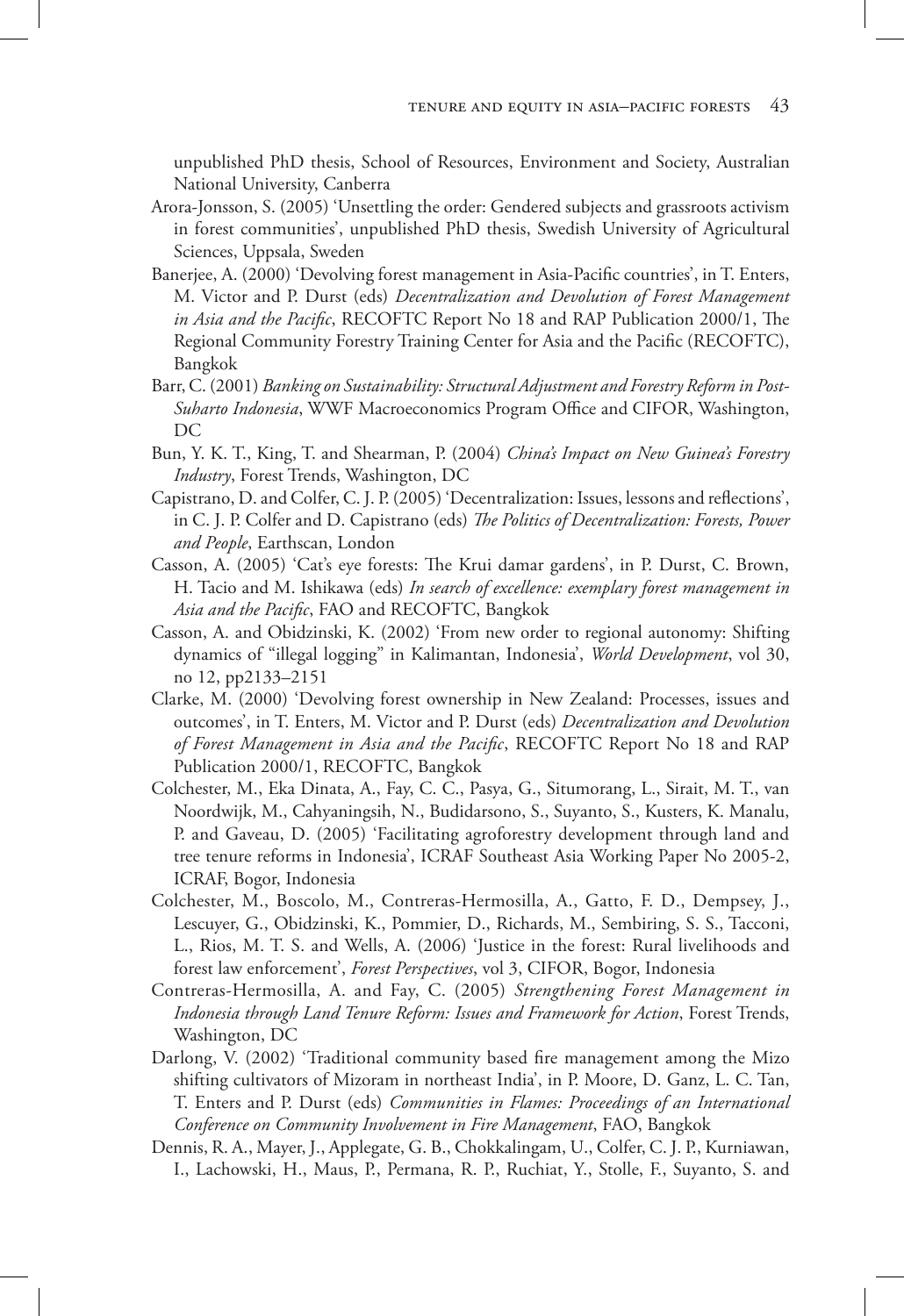Tomich, T. (2005) 'Fire, people and pixels: Linking social science and remote sensing to understand underlying causes and impacts of fire in Indonesia', *Human Ecology*, vol 33, no 4, pp465–504

- Dudley, R. (2002) 'Dynamics of illegal logging in Indonesia', in C. J. P. Colfer and I. A. P. Resosudarmo (eds) *Which Way Forward? People, Forests and Policymaking in Indonesia*, Resources for the Future/CIFOR, Washington, DC
- Dupar, M. and Badenoch, N. (2002) *Environment, Livelihoods and Local institutions: Decentralization in Mainland Southeast Asia*, World Resources Institute, Washington, DC
- Edmunds, D. and Wollenberg, E. (eds) (2003) *Local Forest Management*, Earthscan, London
- Eghenter, C., Labo, M. and Ferrari, M. F. (2003) 'Indonesia: The Dayak people in the first co-managed protected area', *Community Forestry E-news*, 31 August 2003, No 2003:14, RECOFTC, Bangkok
- EIA/Telapak (2005) *The Last Frontier: Illegal Logging in Papua and China's Massive Timber Theft*, EIA/Telapak, London, Washington, DC, and Bogor, Indonesia
- EIA/Telapak (2006) *Behind the Veneer: How Indonesia's Last Rainforests are Being Felled for Flooring*, EIA/Telapak, London, Washington, DC, and Bogor, Indonesia
- Engel, S. and Palmer, C. (2006) 'Who owns the right? The determinants of community benefits from logging in Indonesia', *Forest Policy and Economics*, vol 8, pp434–446
- FAO (2005a) *Global Forest Resources Assessment 2005*, FAO, Rome
- FAO (2005b) 'Best practices for improving law compliance in the forestry sector', FAO Forestry Paper No 145, FAO, Rome
- Ferguson, I. and Chandrasekharan, C. (2005) 'Paths and pitfalls of decentralization for sustainable forest management: Experiences of the Asia Pacific region', in C. J. P. Colfer and D. Capistrano (eds) *The Politics of Decentralization: Forests, Power and People*, Earthscan, London
- Fisher, R. (2000) 'Decentralization and devolution in forest management: A conceptual overview', in T. Enters, M. Victor and P. Durst (eds) *Decentralization and Devolution of Forest Management in Asia and the Pacific*, RECOFTC Report No 18 and RAP Publication 2000/1, RECOFTC, Bangkok
- Gautam, A., Shivakoti, G. and Webb, E. (2004) 'A review of forest policies, institutions, and changes in the resource condition in Nepal', *International Forestry Review*, vol 6, no 2, pp136–148
- Gibbs, C., Payuan, E. and del Castillo, R. (1990) 'The growth of the Philippines social forestry program', in M. Poffenberger (ed) *Keepers of the Forest: Land Management Alternatives in Southeast Asia*, Kumarian Press, New York
- Gilmour, D. (2003) 'Retrospective and prospective view of community forestry in Nepal', *Journal of Forest and Livelihood*, vol 2, no 2, pp5–7
- Gluck, P., Rayner, J. and Cashore, B. (2005) 'Changes in the governance of forest resources', in G. Mery, R. Alfaro, M. Kanninen and M. Lobovokov (eds) *Forests in the Global Balance – Changing Paradigms*, International Union of Forestry Research Organizations (IUFRO) World Series, vol 17, IUFRO, Vienna, pp51–74

Global Witness (2000) *Chainsaws Speak Louder than Words*, Global Witness, London

Global Witness (2003) 'A conflict of interests: The uncertain future of Burma's forests', Global Witness briefing document, Global Witness, London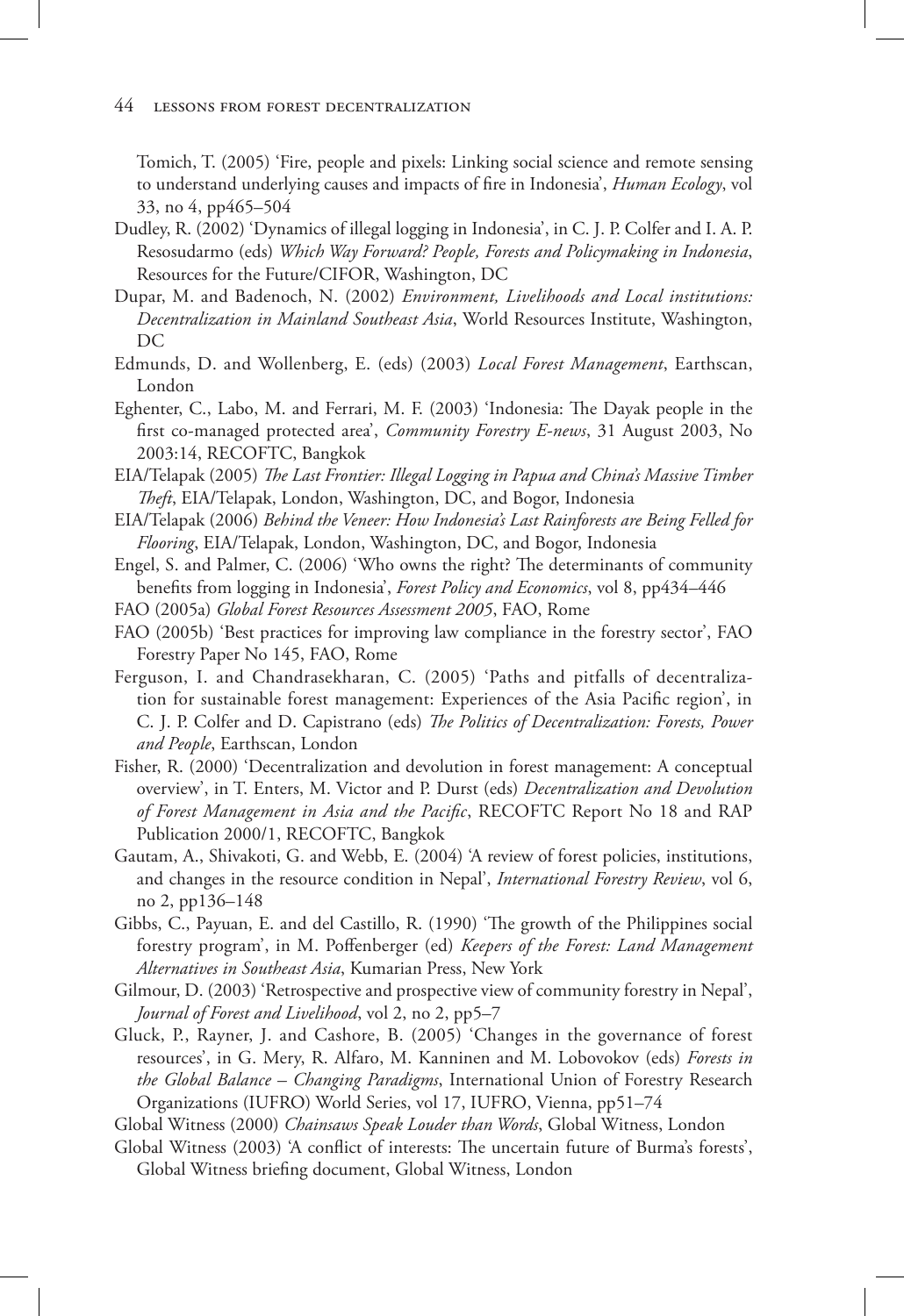- Global Witness (2005) 'A choice for China: Ending the destruction of Burma's northern frontier forests', Global Witness briefing document, Global Witness, London
- Gregersen, H., Contreras-Hermosilla, A., White, A. and Phillips, L. (2005) 'Forest governance in federal systems: An overview and implications for decentralization', in C. J. P. Colfer and D. Capistrano (eds) *The Politics of Decentralization: Forests, Power and People*, Earthscan, London
- Ha Thi Linh (2002) 'Experiences in community forest fire control in Viet Nam', in P. Moore, D. Ganz, L. C. Tan, T. Enters and P. Durst (eds) *Communities in Flames: Proceedings of an International Conference on Community Involvement in Fire Management*, FAO, Bangkok
- Katila, P. (2005) 'Experiences from community forestry in Nepal', in G. Mery, R. Alfaro, M. Kanninen and M. Lobovokov (eds) *Forests in the Global Balance – Changing Paradigms*, International Union of Forestry Research Organizations (IUFRO) World Series, vol 17, IUFRO, Vienna, p218
- Larson, A. (2005) 'Democratic decentralization in the forestry sector: Lessons learned from Africa, Asia and Latin America', in C. J. P. Colfer and D. Capistrano (eds) *The Politics of Decentralization: Forests, Power and People*, Earthscan, London
- Liu, C., Lobovikov, M., Murdiyarso, D., Oka, H. and Yeo Chang Youn (2005) 'Paradigm shifts in Asian forestry', in G. Mery, R. Alvaro, M. Kanninen and M. Lobovikov (eds) *Forests in the Global Balance – Changing Paradigms*, International Union of Forestry Research Organizations (IUFRO) World Series, vol 17, IUFRO, Vienna
- McElwee, P. (2004) 'You say illegal, I say legal: The relationship between "illegal" logging and land tenure, poverty and forest use rights in Vietnam', *Journal of Sustainable Forestry*, vol 19, nos 1–3, pp97–135
- Menzies, N. (2002) 'Global gleanings: Lessons from six studies of community-based forest management', report prepared for the Ford Foundation's Environment and Development Affinity group (EDAG)
- Menzies, N. (2004) 'Communities and their partners: Governance and community-based forest management', *Conservation and Society*, vol 2, no 2, pp449–456
- Michon, G., de Foresta, H., Kusworo, A. and Levang, P. (2000) 'The damar agroforests of Krui, Indonesia: Justice for forest farmers', in C. Zerner (ed) *People, Plants and Justice: The Politics of Nature Conservation*, Columbia University Press, New York
- Milne, G. (2005) *Unlocking Opportunities for Forest-Dependent People in India* (2 vols), World Bank, Washington, DC
- Molyneux, M. and Razavi, S. (2005) 'Beijing plus ten: An ambivalent record on gender justice', *Development and Change*, vol 36, no 6, pp983–1010
- NGO Forum (2004) Cambodia [Forest Livelihoods Project], available at www.ngoforum. org.kh/Land/Livelihood/background.htm, accessed 4 April 2006
- Nightingale, A. (2005) '"The experts taught us all we know": Professionalisation and knowledge in Nepalese community forestry', *Antipode*, vol 37, pp581–604
- Obidzinski, K. (2005) 'Illegal logging in Indonesia: Myth or reality?', in B. Resosudarmo (ed) *The Politics and Economics of Indonesia's Natural Resources*, Institute of Southeast Asian Studies (ISEAS), Singapore
- Palmer, C. and Engel, S. (2006) 'For better or for worse? Local impacts of the decentralization of Indonesia's forest sector', working paper, Eidgenosische Technische Hochschule (ETH), Zurich, Switzerland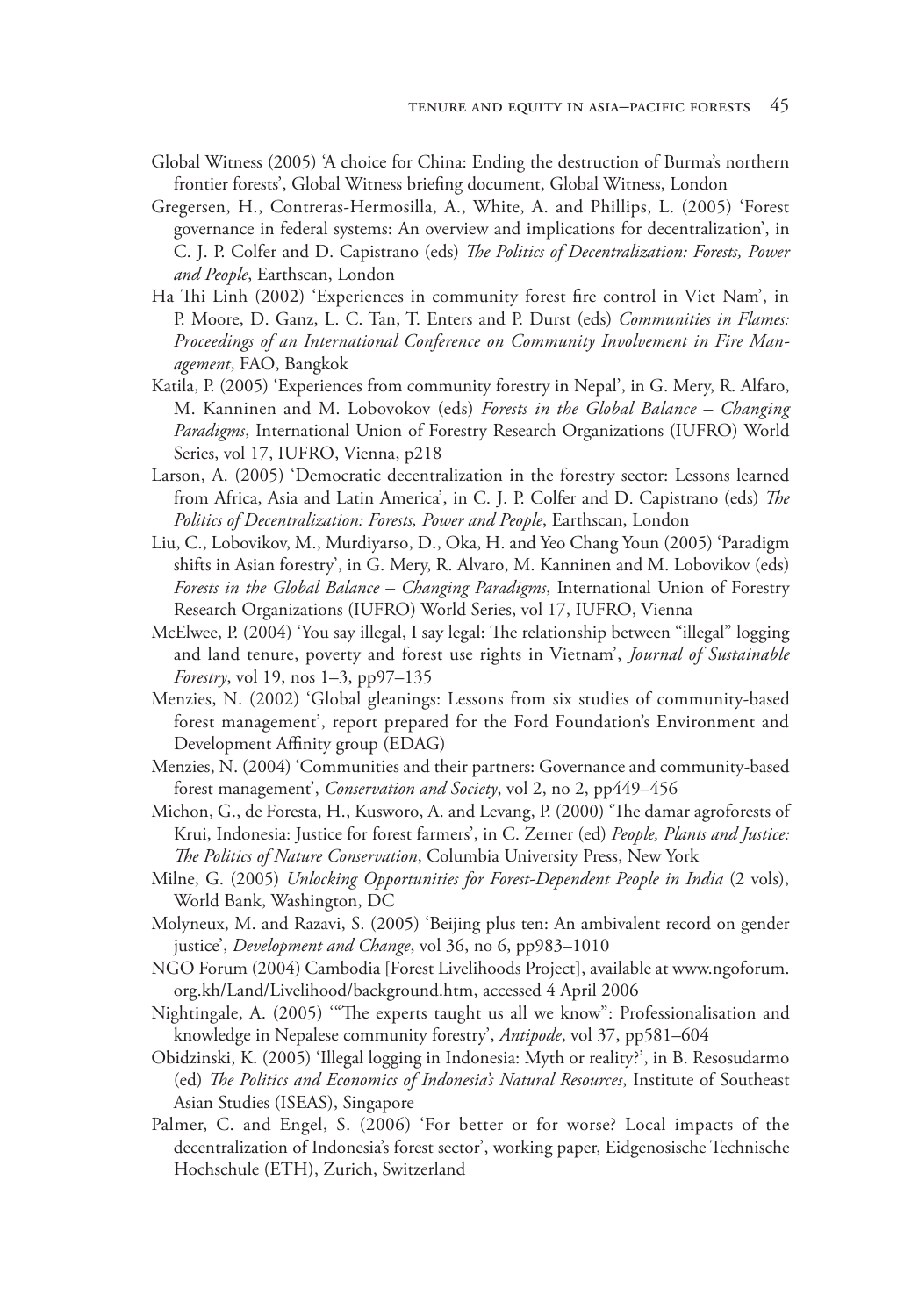- Pearmsak Makarabhirom, D. and Ganz, S. O. (2002) 'Community involvement in fire management: Cases and recommendations for community-based fire management', in P. Moore, D. Ganz, L. C. Tan, T. Enters and P. Durst (eds) *Communities in Flames: Proceedings of an International Conference on Community Involvement in Fire Management*, FAO, Bangkok
- Poffenberger, M. (ed) (1990) *Keepers of the Forest: Land Management Alternatives in Southeast Asia*, Kumarian Press, New York
- Poffenberger, M. (ed) (2000) *Communities and Forest Management in South Asia*, IUCN (Working Group on Community Involvement in Forest Management), Gland, Switzerland
- Potter, L. and Badcock, S. (2001) *The Effect of Indonesia's Decentralisation on Forests and Estate Crops in Riau Province: Case Studies of the Original Districts of Kampar and Indragiri Hulu*, Case Studies 6 and 7 in 'Case studies on decentralization and forests in Indonesia' series, CIFOR, Bogor, Indonesia
- Pragtong, K. and Thomas, D. (1990) 'Evolving management systems in Thailand', in M. Poffenberger (ed) *Keepers of the Forest: Land Management Alternatives in Southeast Asia*, Kumarian Press, New York
- Ribot, J. (2005) 'Choosing representation: Institutions and powers for decentralized forest management', in C. J. P. Colfer and D. Capistrano (eds) *The Politics of Decentralization: Forests, Power and People*, Earthscan, London
- Sarin, M., Raju, M. S., Chatterjee, M., Banarjee, N. K. and Hiremath, S. (1998) *Who is Gaining? Who is Losing? Gender and Equity Concerns in Joint Forest Management*, Society for the Promotion of Wastelands Development, New Delhi
- Sarin, M., Singh, N., Sundar, N. and Bhogal, R. (2004) 'Devolution as a threat to democratic decision-making in forestry? Findings from three states in India', in D. Edmunds and E. Wollenberg (eds) *Local Forest Management: The Impacts of Devolution Policies*, Earthscan, London
- Siahaan, A. (2002) 'Women and decentralization in Indonesia: Bringing local government closer to women?', policy paper, available at www.policy.hu/siahaan/Policypaper1.htm, accessed 3 March 2006
- Stoney, C. and Bratamihardja, M. (1990) 'Identifying appropriate agroforestry technologies in Java', in M. Poffenberger (ed) *Keepers of the Forest: Land Management Alternatives in Southeast Asia*, Kumarian Press, New York
- Sunderlin, W. (2006) 'Poverty alleviation through community forestry in Cambodia, Laos and Vietnam: An assessment of the potential', *Forest Policy and* Economics, vol 8, no 4, pp386–396
- Suyanto, S., Permana, R., Khususiyah, N. and Joshi, L. (2005) 'Land tenure, agroforestry adoption, and reduction of fire hazard in a forest zone: A case study from Lampung, Sumatra, Indonesia', *Agroforestry Systems*, vol 65, pp1–11
- Turia, R. (2005) 'Cannot see the land for the trees: The forest management dilemma in Papua New Guinea', unpublished PhD thesis, Department of Human Geography, Australian National University, Canberra
- Upreti, B. and Srestha, B. (2000) 'Balancing power in community forestry: Decentralization and devolution of power', in T. Enters, M. Victor and P. Durst (eds) *Decentralization and Devolution of Forest Management in Asia and the Pacific*, RECOFTC Report No 18 and RAP Publication 2000/1, RECOFTC, Bangkok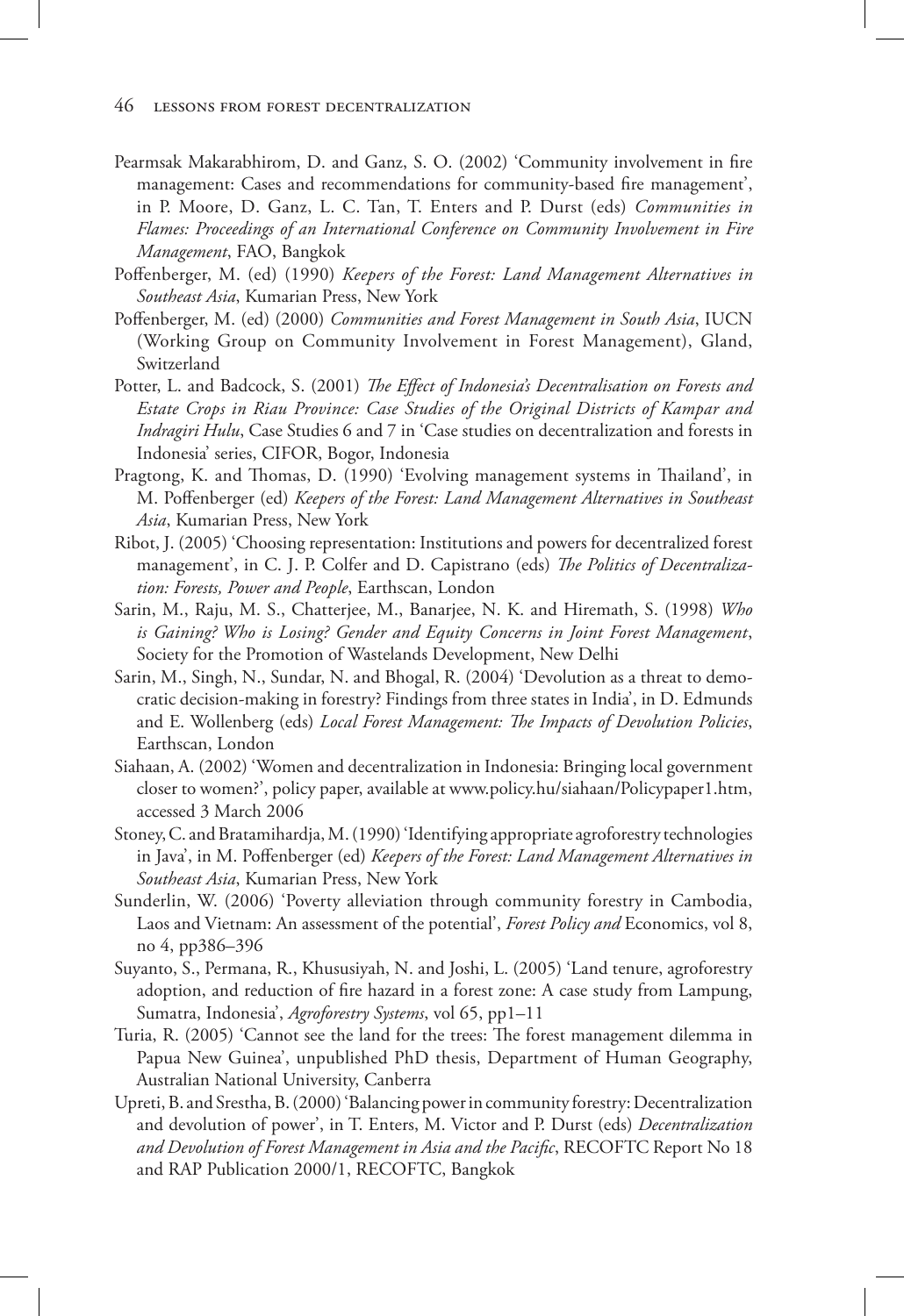- Vaz, J. ( 2006) 'Seeking space for biodiversity through improved tenure security for local communities: A community-conservation NGO partnership in Sabah', in F. Majid Cooke (ed) *State, Communities and Forests in Contemporary Borneo*, Asia-Pacific Environment Monograph I, Australian National University Press, Canberra
- Verbist, B., Ekadinata Putra, A. and Budidarsono, S. (2004) 'Penyebab guna lahan dan akibatnya terhadap fungsi dearah aliran sungai (DAS) pada lansekap agroforestri berbasis kopi di Sumatera' ('Causes and effects of land use change on watershed functions in a coffee agroforestry landscape in Sumatra'), *Agrivita*, vol 26, pp29–38
- Wardojo, W. and Roch, P. (2005) 'Foreword', in C. J. P. Colfer and D. Capistrano (eds) *The Politics of Decentralization: Forests, Power and People*, Earthscan, London
- Walker, A. (2004) 'Seeing farmers for the trees: Community forestry and the arborealisation of agriculture in northern Thailand', *Asia Pacific Viewpoint*, vol 45, no 3, pp311–324
- White, A. and Martin, A. (2002a) *Who Owns the World's Forests? Forest Tenure and Public Forests in Transition*, Forest Trends, Washington, DC
- White, A. and Martin, A. (2002b) *Strategies for Strengthening Community Property Rights over Forests: Lessons and Opportunities for Practitioners*, Forest Trends, Washington, DC
- White, A., Xiufang Sun, Canby, K., Jintao Xu, Barr, C., Katsigris, E., Bull, G., Cossalter, C. and Ilsson, S. (2006) *China and the Global Market for Forest Products: Transforming Trade to Benefit Forests and Livelihoods*, Forest Trends, Washington, DC
- Wollenberg, E., Moeliono, M., Limberg, G., Iwan, R., Rhee, S. and Sudana, M (2006) 'Between state and society: Local governance of forests in Malinau, Indonesia', *Forest Policy and Economics*, vol 8, no 4, pp421–433
- Zurcher, S. (2005) 'Public participation in community forest policy in Thailand: The influence of academics as brokers', *Geografisk Tidsskrift, Danish Journal of Geography*, vol 105, no 1, pp77–88

### **NOTES**

- 1 The countries under study include those in the FAO categories of East Asia, South and Southeast Asia and Oceania. West and Central Asia, which collectively have a small forest area, are omitted.
- 2 Using figures from *Bisnis Indonesia* of illegal timber exports from Papua at 600,000m3/ month in 2002, Alhamid calculated that the income from that source of 7.2 trillion rupiah per year was five times greater than the provincial budget and three times the budget of the Indonesian military (Alhamid, 2004, p273).
- 3 From an extension of traditional *tumpangsari* systems in Java (where food crops are planted among regenerating teak trees for the first two years), to village wood lots planted in India to take pressure off natural forests and family based agroforest homelots in the Philippines. In Thailand the forest village programme was adopted in 1978, the same year as Nepal's Forest Act was amended to permit the handover of degraded forest land to local *Panchayats*.
- 4 That 'narrative' of deforestation ignored villagers' traditional contribution to forest maintenance (Arora-Jonssen, 2005).
- 5 Emphasis in original.